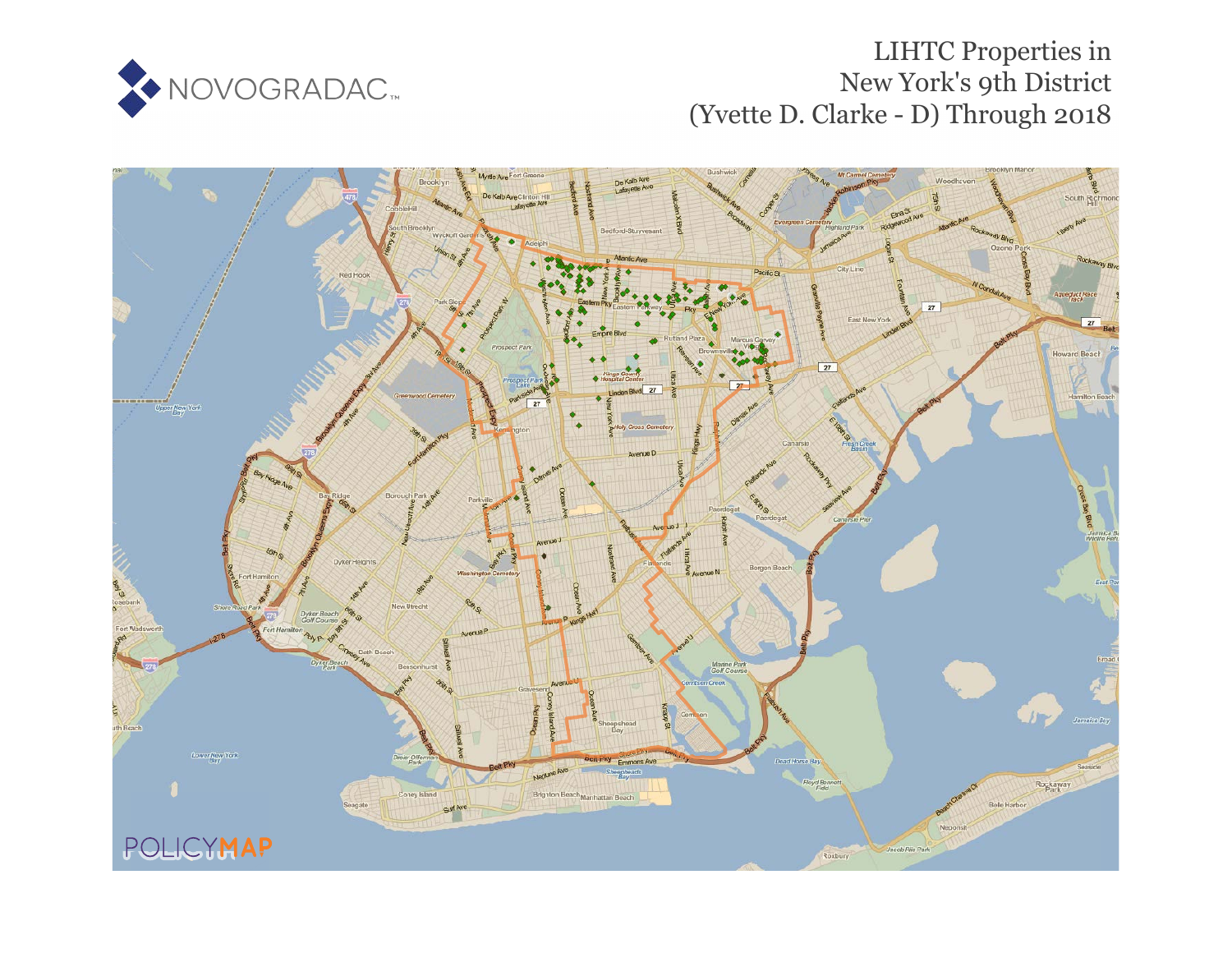| <b>Project Name</b>                              | <b>Address</b>                                                   | City            | <b>State</b>     | <b>Zip Code</b> | <b>Nonprofit</b><br><b>Sponsor</b> | <b>Allocation</b><br>Year | <b>Annual</b><br><b>Allocated</b><br><b>Amount</b> | <b>Year PIS</b> | <b>Construction Type</b> | <b>Total</b><br><b>Units</b> | Low<br><b>Income</b><br><b>Units</b> | <b>Rent or</b><br><b>Income</b><br><b>Ceiling</b> | <b>Credit %</b>                        | <b>HUD Multi-Family</b><br><b>Tax-Exempt</b><br>Financing/<br><b>Bond</b><br><b>Rental Assistance</b> |
|--------------------------------------------------|------------------------------------------------------------------|-----------------|------------------|-----------------|------------------------------------|---------------------------|----------------------------------------------------|-----------------|--------------------------|------------------------------|--------------------------------------|---------------------------------------------------|----------------------------------------|-------------------------------------------------------------------------------------------------------|
| 1615 ST JOHNS PL                                 | 1615 ST JOHNS<br>$\mathbf{PL}$                                   | <b>BROOKLYN</b> | NY               | 11233           | Yes                                | 2002                      | \$0                                                | 2004            | New Construction         | 35                           | 34                                   |                                                   | $70\,\%$ present $${\rm No}$$ value    |                                                                                                       |
| <b>GEORGIA'S PLACE</b>                           | 691 PROSPECT<br>PL                                               | <b>BROOKLYN</b> | N <sub>Y</sub>   | 11216           | Yes                                | 2004                      | \$138,660                                          | 2006            | New Construction         | 48                           | 48                                   | 50% AMGI                                          | $70\,\%$ present $\,$ No $\,$<br>value |                                                                                                       |
| THE ROCKAWAY                                     | $730$ ROCKAWAY BROOKLYN<br>AVE                                   |                 | $_{\mathrm{NY}}$ | 11212           | Yes                                | 2008                      | \$840,000                                          | 2009            | New Construction         | 64                           | 41                                   | 60% AMGI                                          | $70\,\%$ present $\,$ No value         |                                                                                                       |
| EAST NY CLUSTER                                  | 1289 NOSTRAND $_{\rm BROOKLYN}$<br>$\operatorname{\mathsf{AVE}}$ |                 | NY               | 11226           | No                                 | 1999                      | \$36,790                                           | 2000            | Acquisition and Rehab 4  |                              | $\mathbf{3}$                         |                                                   | 70 % present $\hbox{~No}$<br>value     |                                                                                                       |
| EAST NY CLUSTER                                  | 1604 BEDFORD<br>AVE                                              | <b>BROOKLYN</b> | $_{\mathrm{NY}}$ | 11225           | $\mathbf{N}\mathbf{o}$             | 1999                      | \$97,948                                           | 2000            | Acquisition and Rehab 16 |                              | 12                                   |                                                   | $70\,\%$ present $\,$ No value         |                                                                                                       |
| EAST NY CLUSTER                                  | 200 ROGERS<br>AVE                                                | <b>BROOKLYN</b> | NY               | 11225           | $\mathbf{No}$                      | 1999                      | \$17,989                                           | 2000            | Acquisition and Rehab 3  |                              | $\boldsymbol{2}$                     |                                                   | 70 % present $\hbox{~No}$<br>value     |                                                                                                       |
| <b>EAST NY CLUSTER</b>                           | 218 ROGERS AVE BROOKLYN                                          |                 | $_{\mathrm{NY}}$ | 11225           | $\mathbf{N}\mathbf{o}$             | 1999                      | \$21,005                                           | 2000            | Acquisition and Rehab 3  |                              | $\boldsymbol{2}$                     |                                                   | $70\,\%$ present $\,$ No value         |                                                                                                       |
| EAST NY CLUSTER                                  | 434 ROGERS<br>AVE                                                | <b>BROOKLYN</b> | $_{\mathrm{NY}}$ | 11225           | No                                 | 1999                      | \$17,700                                           | 2000            | Acquisition and Rehab 3  |                              | $\boldsymbol{2}$                     |                                                   | $70\,\%$ present $\,$ No value         |                                                                                                       |
| THE ROCHESTER<br><b>AVENUE APTS</b>              | 1465 PROSPECT<br>PL                                              | <b>BROOKLYN</b> | $_{\mathrm{NY}}$ | 11213           | Yes                                | 2009                      | \$1,385,071                                        | 2011            | Acquisition and Rehab 65 |                              | $\bf{0}$                             | 50% AMGI                                          | $70\,\%$ present $\,$ No value         |                                                                                                       |
| <b>CONCERN HEIGHTS APT 805 E NEW</b><br>YORK AVE |                                                                  | <b>BROOKLYN</b> | NY               | 11203           | Yes                                | 2011                      | \$1,498,829                                        | 2012            | New Construction         | 88                           | $\mathbf 0$                          | 60% AMGI                                          | $70\,\%$ present $\,$ No $\,$<br>value |                                                                                                       |
| <b>KING GARDEN APTS</b>                          | 211 RIVERDALE<br><b>AVE</b>                                      | <b>BROOKLYN</b> | $_{\mathrm{NY}}$ | 11212           | Yes                                | 2013                      | \$1,629,705                                        | 2014            | <b>New Construction</b>  | $\bf{0}$                     | $\bf{0}$                             | 60% AMGI                                          | $70\,\%$ present $$$ No value          |                                                                                                       |
| STUDEBAKER PLACE                                 | 1469 BEDFORD<br>AVE                                              | <b>BROOKLYN</b> | N <sub>Y</sub>   | 11216           | Yes                                | 1998                      | \$49,019                                           | 2000            | New Construction         | $\bf 27$                     | 27                                   | 60% AMGI                                          | $30\,\%$ present $\,$ Yes value        |                                                                                                       |
| 1469 STUDEBAKER                                  | 1469 BEDFORD<br><b>AVENUE</b>                                    | <b>BROOKLYN</b> | $_{\mathrm{NY}}$ | 11216           |                                    | 1999                      | \$147,003                                          | 2000            | New Construction         | 26                           | 26                                   | 60% AMGI                                          | 30 % present<br>value                  |                                                                                                       |

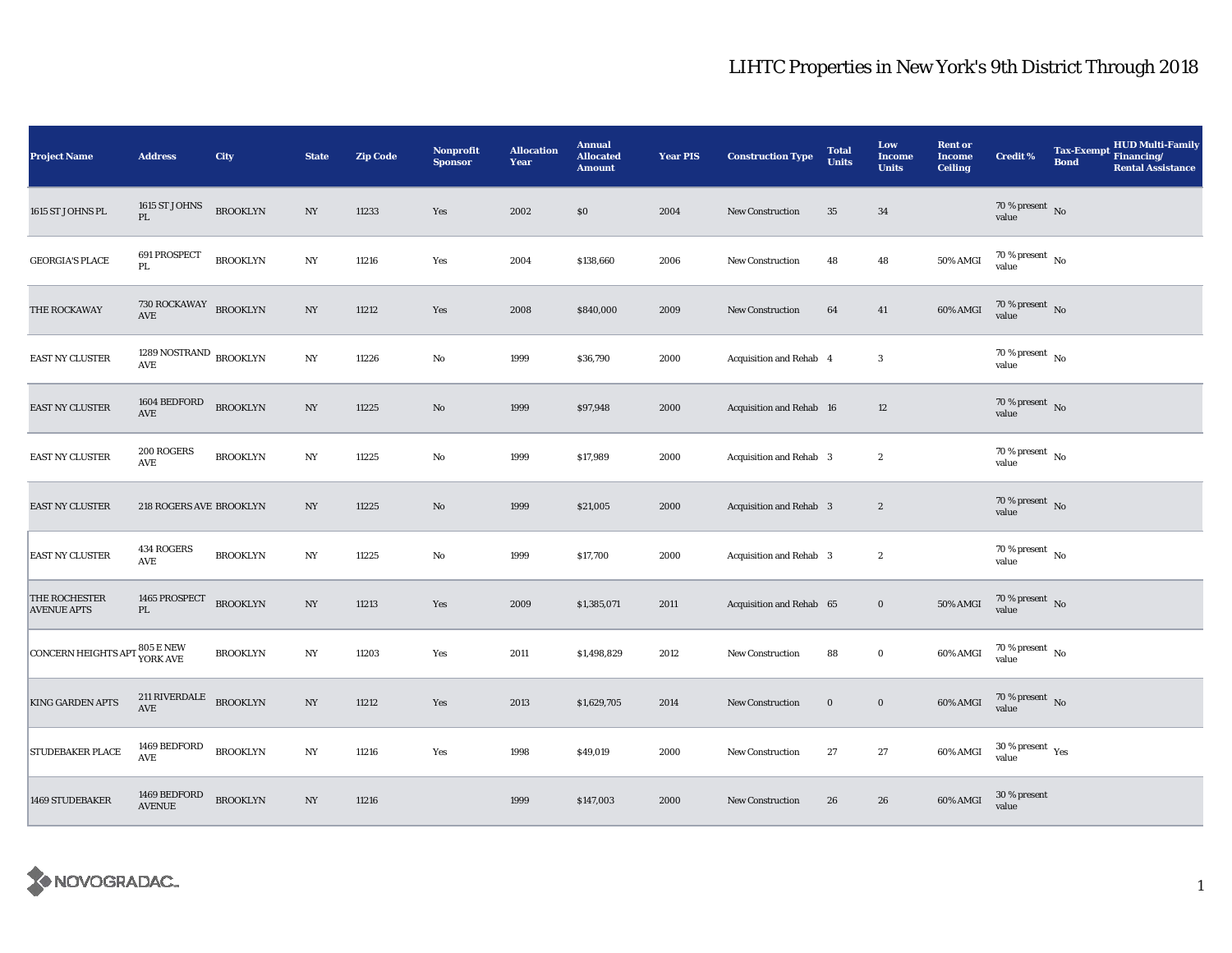| Project Name                               | <b>Address</b>                       | City            | <b>State</b>     | <b>Zip Code</b> | Nonprofit<br><b>Sponsor</b> | <b>Allocation</b><br>Year | <b>Annual</b><br><b>Allocated</b><br><b>Amount</b> | <b>Year PIS</b>      | <b>Construction Type</b>       | <b>Total</b><br><b>Units</b> | Low<br><b>Income</b><br><b>Units</b> | <b>Rent or</b><br><b>Income</b><br><b>Ceiling</b> | <b>Credit %</b>                      | <b>Bond</b> | Tax-Exempt HUD Multi-Family<br><b>Rental Assistance</b> |
|--------------------------------------------|--------------------------------------|-----------------|------------------|-----------------|-----------------------------|---------------------------|----------------------------------------------------|----------------------|--------------------------------|------------------------------|--------------------------------------|---------------------------------------------------|--------------------------------------|-------------|---------------------------------------------------------|
| <b>EAST NY CLUSTER</b>                     | 888 FRANKLIN<br>$\operatorname{AVE}$ | <b>BROOKLYN</b> | $_{\mathrm{NY}}$ | 11225           | $\rm\thinspace No$          | 1999                      | \$26,017                                           | 2001                 | Acquisition and Rehab 4        |                              | $\boldsymbol{3}$                     |                                                   | $70\,\%$ present $\,$ No value       |             |                                                         |
| <b>EAST NY CLUSTER</b>                     | 1146 PRESIDENT BROOKLYN<br><b>ST</b> |                 | NY               | 11225           | No                          | 2000                      | \$28,203                                           | 2001                 | Acquisition and Rehab 8        |                              | $\overline{7}$                       |                                                   | 70 % present $\bar{N}$ o<br>value    |             |                                                         |
| <b>EAST NY CLUSTER</b>                     | 175 STERLING ST BROOKLYN             |                 | $_{\mathrm{NY}}$ | 11225           | $\mathbf {No}$              | 2000                      | \$7,378                                            | 2001                 | Acquisition and Rehab 2        |                              | $\mathbf{1}$                         |                                                   | 70 % present $\hbox{~No}$<br>value   |             |                                                         |
| <b>EAST NY CLUSTER</b>                     | 229 ROGERS<br>$\operatorname{AVE}$   | <b>BROOKLYN</b> | $_{\mathrm{NY}}$ | 11225           | $\rm No$                    | 2000                      | \$13,052                                           | 2001                 | Acquisition and Rehab 3        |                              | $\boldsymbol{2}$                     |                                                   | 70 % present $\hbox{~No}$<br>value   |             |                                                         |
| <b>EAST NY CLUSTER</b>                     | 298 ROGERS<br>AVE                    | <b>BROOKLYN</b> | NY               | 11225           | No                          | 2000                      | \$16,692                                           | 2001                 | Acquisition and Rehab 3        |                              | $\boldsymbol{2}$                     |                                                   | $70$ % present $\,$ No $\,$<br>value |             |                                                         |
| <b>EAST NY CLUSTER</b>                     | 300 RUTLAND<br>RD                    | <b>BROOKLYN</b> | $_{\mathrm{NY}}$ | 11225           | $\rm No$                    | 2000                      | \$16,896                                           | 2001                 | Acquisition and Rehab 7        |                              | $\bf 6$                              |                                                   | $70\,\%$ present $\,$ No value       |             |                                                         |
| <b>EAST NY CLUSTER</b>                     | 388 RUTLAND<br>RD                    | <b>BROOKLYN</b> | NY               | 11225           | $\rm No$                    | 2000                      | \$31,797                                           | 2001                 | Acquisition and Rehab 4        |                              | 4                                    |                                                   | $70\,\%$ present $\,$ No value       |             |                                                         |
| <b>EAST NY CLUSTER</b>                     | 727 FLATBUSH<br>$\operatorname{AVE}$ | <b>BROOKLYN</b> | $_{\mathrm{NY}}$ | 11226           | $\rm\thinspace No$          | 2000                      | \$8,883                                            | 2001                 | Acquisition and Rehab 2        |                              | $\mathbf{1}$                         |                                                   | $70\,\%$ present $\,$ No value       |             |                                                         |
| <b>EAST NY CLUSTER</b>                     | <b>827 E NEW</b><br>YORK AVE         | <b>BROOKLYN</b> | $_{\mathrm{NY}}$ | 11203           | $\rm No$                    | 2000                      | \$30,812                                           | 2001                 | Acquisition and Rehab 6        |                              | $5\phantom{.0}$                      |                                                   | $70$ % present $\,$ No $\,$<br>value |             |                                                         |
| <b>EAST NY CLUSTER</b>                     | 901 FRANKLIN<br>AVE                  | <b>BROOKLYN</b> | $_{\mathrm{NY}}$ | 11225           | $\rm No$                    | 2000                      | \$13,994                                           | 2001                 | <b>Acquisition and Rehab</b> 2 |                              | $\boldsymbol{2}$                     |                                                   | 70 % present $\,$ No $\,$<br>value   |             |                                                         |
| NEWPORT GARDENS                            | 165, 169 LOTT<br><b>AVE</b>          | <b>BROOKLYN</b> | $_{\mathrm{NY}}$ | 11212           |                             | 2016                      | \$1,588,521                                        | Insufficient<br>Data | Acquisition and Rehab 239      |                              | 229                                  | 60% AMGI                                          | 30 % present<br>value                |             |                                                         |
| CROWN HEIGHTS NRP 765 ST JOHNS PL BROOKLYN |                                      |                 | $_{\mathrm{NY}}$ | 11216           | Yes                         | 2003                      | \$828,014                                          | 2003                 | Acquisition and Rehab 107      |                              | ${\bf 87}$                           |                                                   | Not<br>Indicated                     |             |                                                         |
| PACIFIC STREET CLUSTI 808 PARK PL          |                                      | <b>BROOKLYN</b> | NY               | 11216           |                             | 2002                      | \$49,963                                           | 2004                 | Acquisition and Rehab 8        |                              | $\boldsymbol{6}$                     |                                                   | 70 % present $\hbox{~No}$<br>value   |             |                                                         |

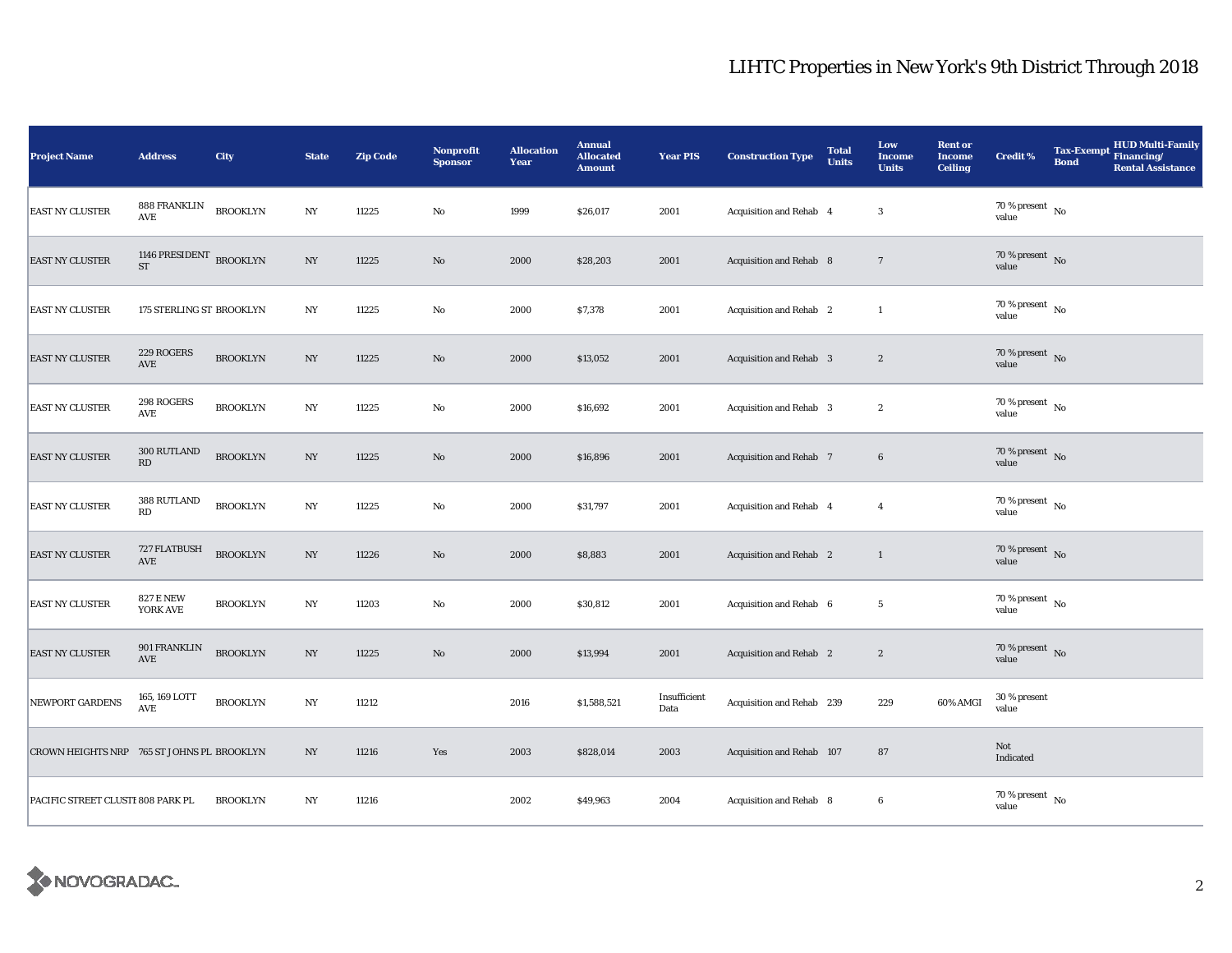| <b>Project Name</b>                               | <b>Address</b>                                                                               | City            | <b>State</b>     | <b>Zip Code</b> | <b>Nonprofit</b><br><b>Sponsor</b> | <b>Allocation</b><br>Year | <b>Annual</b><br><b>Allocated</b><br><b>Amount</b> | <b>Year PIS</b>      | <b>Construction Type</b> | <b>Total</b><br><b>Units</b> | Low<br><b>Income</b><br><b>Units</b> | <b>Rent or</b><br><b>Income</b><br><b>Ceiling</b> | <b>Credit %</b>                      | <b>Bond</b> | Tax-Exempt HUD Multi-Family<br><b>Rental Assistance</b> |
|---------------------------------------------------|----------------------------------------------------------------------------------------------|-----------------|------------------|-----------------|------------------------------------|---------------------------|----------------------------------------------------|----------------------|--------------------------|------------------------------|--------------------------------------|---------------------------------------------------|--------------------------------------|-------------|---------------------------------------------------------|
| PACIFIC STREET CLUSTI 1138 DEAN ST                |                                                                                              | <b>BROOKLYN</b> | NY               | 11216           |                                    | 2002                      | \$24,354                                           | 2004                 | Acquisition and Rehab 4  |                              | $\overline{\mathbf{3}}$              |                                                   | $70\,\%$ present $\,$ No value       |             |                                                         |
| PACIFIC STREET CLUSTI PL                          |                                                                                              | <b>BROOKLYN</b> | $_{\mathrm{NY}}$ | 11213           |                                    | 2002                      | \$40,567                                           | 2004                 | Acquisition and Rehab 6  |                              | $5\phantom{.0}$                      |                                                   | 70 % present $\,$ No $\,$<br>value   |             |                                                         |
| PACIFIC STREET CLUSTI 1192 DEAN ST                |                                                                                              | <b>BROOKLYN</b> | NY               | 11216           |                                    | 2004                      | \$72,513                                           | 2004                 | New Construction         | $\bf 6$                      | $5\phantom{.0}$                      |                                                   | $70\,\%$ present $\,$ No value       |             |                                                         |
| PACIFIC STREET CLUSTI 1224 DEAN ST                |                                                                                              | <b>BROOKLYN</b> | NY               | 11216           |                                    | 2002                      | \$11,724                                           | 2004                 | Acquisition and Rehab 3  |                              | $\boldsymbol{2}$                     |                                                   | $70\,\%$ present $\,$ No value       |             |                                                         |
| PACIFIC STREET CLUSTI PL                          |                                                                                              | <b>BROOKLYN</b> | $_{\mathrm{NY}}$ | 11213           |                                    | 2002                      | \$56,096                                           | 2004                 | Acquisition and Rehab 8  |                              | $7\phantom{.0}$                      |                                                   | $70\,\%$ present $\,$ No value       |             |                                                         |
| 196 ROCKAWAY PKWY                                 | $\begin{array}{ll} \textbf{196 ROCKAWAY} & \textbf{BROOKLYN} \\ \textbf{PKWY} & \end{array}$ |                 | $_{\mathrm{NY}}$ | 11212           |                                    | 1988                      | $\$0$                                              | Insufficient<br>Data | Acquisition and Rehab 71 |                              | 18                                   |                                                   | $30\,\%$ present $\,$ No value       |             |                                                         |
| 79-95 WOODRUFF                                    | 91 WOODRUFF<br>AVE                                                                           | <b>BROOKLYN</b> | NY               | 11226           |                                    | 1988                      | \$0\$                                              | Insufficient<br>Data | Acquisition and Rehab 32 |                              | 14                                   |                                                   | $30\,\%$ present $\,$ No value       |             |                                                         |
| HEWITT HOUSE HOUSIN 1470 ST JOHNS                 |                                                                                              | <b>BROOKLYN</b> | $_{\mathrm{NY}}$ | 11213           |                                    | 1989                      | $\$0$                                              | Insufficient<br>Data | Acquisition and Rehab 69 |                              | 55                                   |                                                   | $30\,\%$ present $\,$ No value       |             |                                                         |
| BEC NEW COMMUNITIE: 1440 BEDFORD                  |                                                                                              | <b>BROOKLYN</b> | $_{\mathrm{NY}}$ | 11216           |                                    | 1991                      | $\$0$                                              | 1992                 | Acquisition and Rehab 31 |                              | 31                                   |                                                   | 30 % present $\overline{N}$<br>value |             |                                                         |
| <b>BK-Y PHASE II</b>                              | 646 CLASSON<br>AVE                                                                           | <b>BROOKLYN</b> | NY               | 11238           |                                    | 1991                      | \$0                                                | 1992                 | Acquisition and Rehab 32 |                              | 19                                   |                                                   | $30$ % present $\,$ No $\,$<br>value |             |                                                         |
| ST MARKS HOUSE PHASI MONTGOMERY BROOKLYN          | 500<br>ST                                                                                    |                 | NY               | 11225           |                                    | 1992                      | \$0                                                | 1992                 | Acquisition and Rehab 82 |                              | 82                                   |                                                   | $70\,\%$ present $\,$ No value       |             |                                                         |
| 1064 DEVELOPMENT                                  | 1064 WILLMOHR $_{\rm BROOKLYN}$<br><b>ST</b>                                                 |                 | $_{\mathrm{NY}}$ | 11212           |                                    | 1992                      | \$0                                                | 1993                 | Acquisition and Rehab 12 |                              | $\overline{7}$                       |                                                   | 70 % present $\hbox{~No}$<br>value   |             |                                                         |
| ST MARKS EPISCOPAL H $^{1777}_{\rm{AVE}}$ BEDFORD |                                                                                              | <b>BROOKLYN</b> | $_{\mathrm{NY}}$ | 11225           |                                    | 1989                      | $\$0$                                              | Insufficient<br>Data | Acquisition and Rehab 89 |                              | 53                                   |                                                   | $30\,\%$ present $\,$ No value       |             |                                                         |

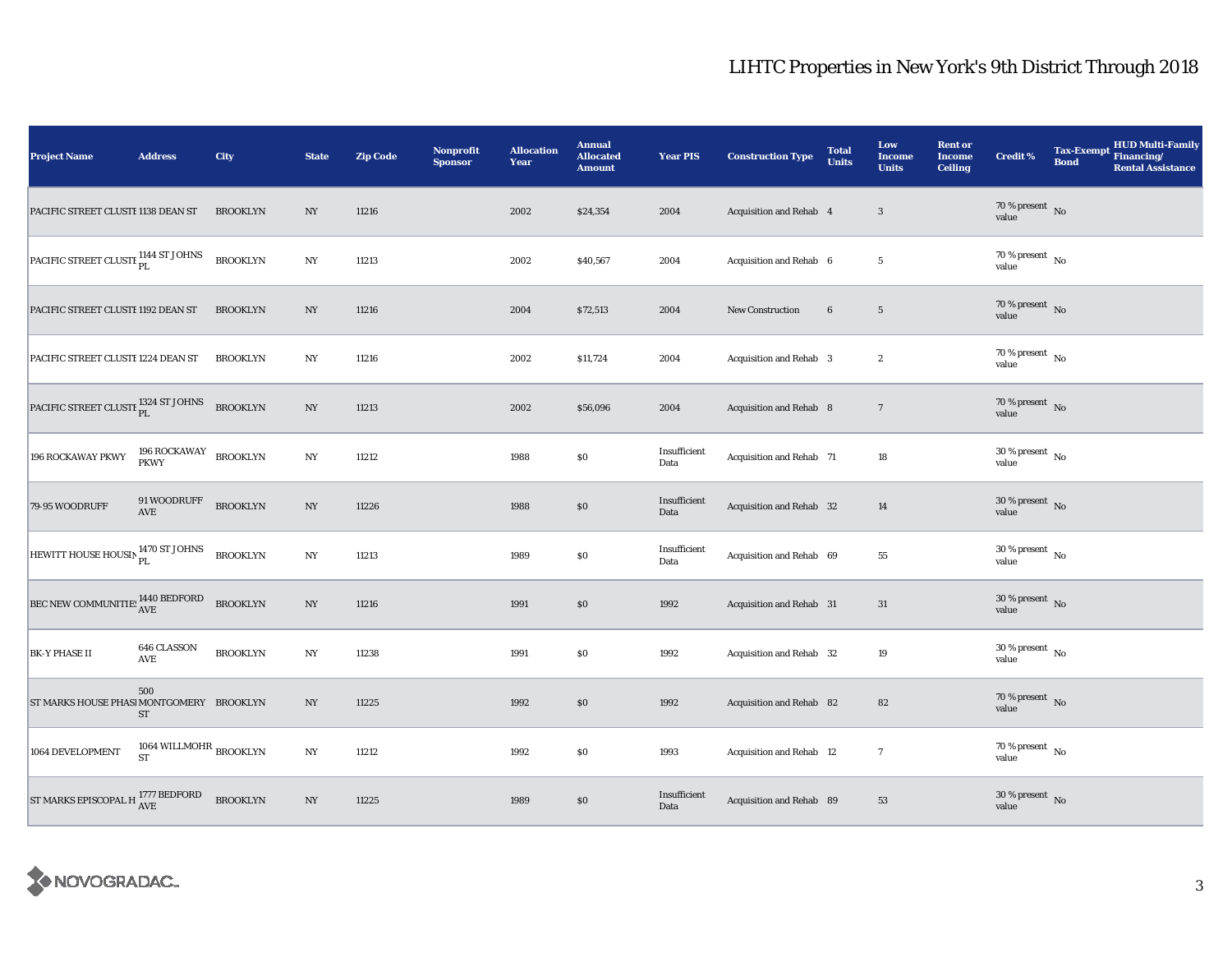| <b>Project Name</b>                          | <b>Address</b>                 | <b>City</b>     | <b>State</b>     | <b>Zip Code</b> | <b>Nonprofit</b><br><b>Sponsor</b> | <b>Allocation</b><br>Year | <b>Annual</b><br><b>Allocated</b><br><b>Amount</b> | <b>Year PIS</b>      | <b>Construction Type</b> | <b>Total</b><br><b>Units</b> | Low<br><b>Income</b><br><b>Units</b> | <b>Rent or</b><br><b>Income</b><br><b>Ceiling</b> | <b>Credit %</b>                      | <b>Bond</b> | HUD Multi-Family<br>Tax-Exempt Financing/<br><b>Rental Assistance</b> |
|----------------------------------------------|--------------------------------|-----------------|------------------|-----------------|------------------------------------|---------------------------|----------------------------------------------------|----------------------|--------------------------|------------------------------|--------------------------------------|---------------------------------------------------|--------------------------------------|-------------|-----------------------------------------------------------------------|
| <b>ST JOHNS PLACE</b>                        | 1228 ST JOHNS<br>PL.           | <b>BROOKLYN</b> | $_{\mathrm{NY}}$ | 11213           |                                    | 1990                      | $\$0$                                              | Insufficient<br>Data | Acquisition and Rehab 48 |                              | $22\,$                               |                                                   | $30\,\%$ present $\,$ No value       |             |                                                                       |
| U-P REHABILITATION A: 1574 UNION ST BROOKLYN |                                |                 | NY               | 11213           |                                    | 1988                      | $\$0$                                              | Insufficient<br>Data | Acquisition and Rehab 16 |                              | 6                                    |                                                   | 30 % present $\,$ No $\,$<br>value   |             |                                                                       |
| 1666 UNION ST                                | 1666 UNION ST BROOKLYN         |                 | NY               | 11213           |                                    | 1988                      | \$0                                                | Insufficient<br>Data | Acquisition and Rehab 16 |                              | $6\phantom{.0}$                      |                                                   | $30$ % present $\,$ No $\,$<br>value |             |                                                                       |
| U-P REHABILITATION A: 1726 UNION ST BROOKLYN |                                |                 | NY               | 11213           |                                    | 1988                      | \$0                                                | Insufficient<br>Data | Acquisition and Rehab 16 |                              | $\overline{4}$                       |                                                   | $30$ % present $\,$ No $\,$<br>value |             |                                                                       |
| 1681 PRESIDENT ST                            | 1681 PRESIDENT<br><b>ST</b>    | <b>BROOKLYN</b> | $_{\mathrm{NY}}$ | 11213           |                                    | 1988                      | \$0                                                | Insufficient<br>Data | Acquisition and Rehab 16 |                              | $\overline{4}$                       |                                                   | $30$ % present $\,$ No $\,$<br>value |             |                                                                       |
| AMBASSADOR COURT AS 565 CROWN ST BROOKLYN    |                                |                 | NY               | 11213           |                                    | 1988                      | \$0                                                | Insufficient<br>Data | Acquisition and Rehab 52 |                              | 11                                   |                                                   | $30\,\%$ present $\,$ No value       |             |                                                                       |
| HEGEMAN AVENUE                               | 39 HEGEMAN<br>AVE              | <b>BROOKLYN</b> | $_{\mathrm{NY}}$ | 11212           |                                    | 2010                      | \$1,569,317                                        | 2012                 | <b>New Construction</b>  | 161                          | 160                                  | 60% AMGI                                          | $30\,\%$ present $\,$ Yes value      |             |                                                                       |
| <b>CAMBA</b>                                 | 690 ALBANY AVE BROOKLYN        |                 | NY               | 11203           |                                    | 2011                      | \$2,562,123                                        | 2013                 | <b>New Construction</b>  | $\mathbf 0$                  | $\mathbf 0$                          | 60% AMGI                                          | $30\,\%$ present $\,$ Yes value      |             |                                                                       |
| TILDEN GARDENS                               | 2513 TILDEN<br><b>AVE</b>      | <b>BROOKLYN</b> | $_{\mathrm{NY}}$ | 11266           |                                    | Insufficient<br>Data      | \$0                                                | 2015                 | Not Indicated            | 60                           | 60                                   | 60% AMGI                                          | Not<br>Indicated                     |             |                                                                       |
| <b>1610 ASSOC</b>                            | 1610 ST JOHNS<br>$\mathbf{PL}$ | <b>BROOKLYN</b> | NY               | 11233           |                                    | 1992                      | \$0                                                | 1994                 | Acquisition and Rehab 33 |                              | 32                                   |                                                   | 70 % present $\hbox{~No}$<br>value   |             |                                                                       |
| BK-6A                                        | 1566 EASTERN<br><b>PKWY</b>    | <b>BROOKLYN</b> | NY               | 11233           |                                    | 1993                      | \$0                                                | 1994                 | Acquisition and Rehab 64 |                              | 32                                   |                                                   | 70 % present $\hbox{~No}$<br>value   |             |                                                                       |
| 1544 PARK PL                                 | 1544 PARK PL                   | <b>BROOKLYN</b> | $_{\mathrm{NY}}$ | 11213           |                                    | 1994                      | \$0                                                | 1996                 | Acquisition and Rehab 34 |                              | 33                                   |                                                   | 70 % present $\hbox{~No}$<br>value   |             |                                                                       |
| 166 BROOKLYN AVE                             | 166 BROOKLYN<br>AVE            | <b>BROOKLYN</b> | $_{\mathrm{NY}}$ | 11213           |                                    | 1994                      | \$0                                                | 1996                 | Acquisition and Rehab 24 |                              | 24                                   |                                                   | 70 % present $\hbox{~No}$<br>value   |             |                                                                       |

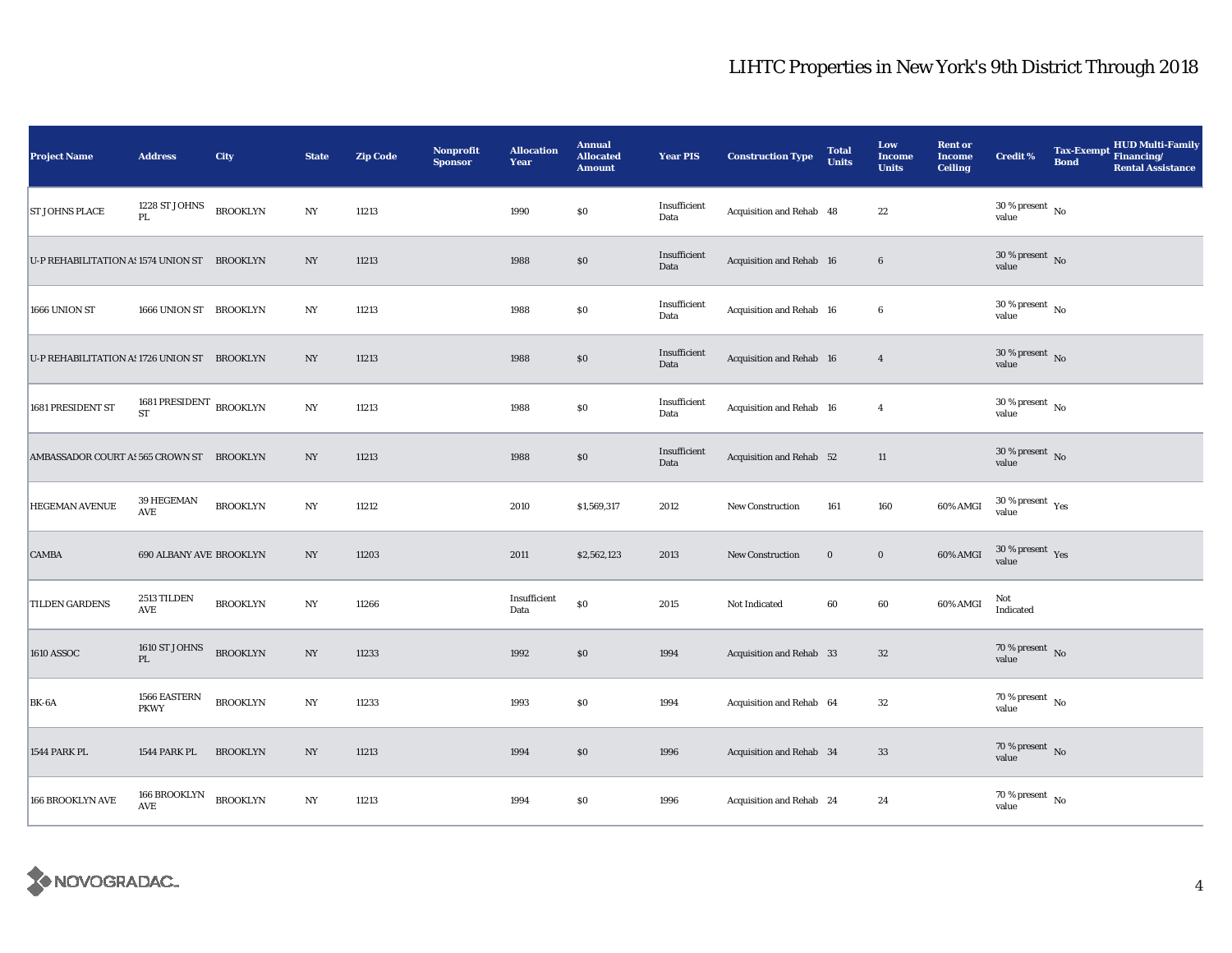| <b>Project Name</b>                                                                            | <b>Address</b>                | City            | <b>State</b>     | <b>Zip Code</b> | <b>Nonprofit</b><br><b>Sponsor</b> | <b>Allocation</b><br>Year | <b>Annual</b><br><b>Allocated</b><br><b>Amount</b> | <b>Year PIS</b>      | <b>Construction Type</b>  | <b>Total</b><br><b>Units</b> | Low<br><b>Income</b><br><b>Units</b> | <b>Rent or</b><br><b>Income</b><br><b>Ceiling</b> | <b>Credit %</b>                      | <b>Tax-Exempt</b><br><b>Bond</b> | HUD Multi-Family<br>Financing/<br><b>Rental Assistance</b> |
|------------------------------------------------------------------------------------------------|-------------------------------|-----------------|------------------|-----------------|------------------------------------|---------------------------|----------------------------------------------------|----------------------|---------------------------|------------------------------|--------------------------------------|---------------------------------------------------|--------------------------------------|----------------------------------|------------------------------------------------------------|
| <b>BEDFORD COMMUNITY</b>                                                                       | 2255 BEDFORD<br>AVE           | <b>BROOKLYN</b> | NY               | 11226           |                                    | 1995                      | \$0                                                | 1996                 | Acquisition and Rehab 45  |                              | $45\,$                               |                                                   | $70\,\%$ present $${\rm No}$$ value  |                                  |                                                            |
| BK 12 E CORP                                                                                   | 365 LINCOLN PL BROOKLYN       |                 | NY               | 11238           |                                    | 1995                      | $\$0$                                              | 1996                 | Acquisition and Rehab 54  |                              | 51                                   |                                                   | $70$ % present $\,$ No $\,$<br>value |                                  |                                                            |
| 820 WASHINGTON AVE WASHINGTON BROOKLYN                                                         | 820<br>AVE                    |                 | $_{\mathrm{NY}}$ | 11238           |                                    | 1989                      | \$0                                                | Insufficient<br>Data | Acquisition and Rehab 24  |                              | $\bf{22}$                            |                                                   | $30$ % present $\,$ No $\,$<br>value |                                  |                                                            |
| <b>CAMBA GARDENS II</b>                                                                        | 560 WINTHROP<br><b>ST</b>     | <b>BROOKLYN</b> | $_{\mathrm{NY}}$ | 11203           |                                    | Insufficient<br>Data      | \$40,292,761                                       | 2016                 | New Construction          | 252                          | 292                                  | 60% AMGI                                          | 30 % present<br>value                |                                  |                                                            |
| $626 \; \mathrm{FLATBUSH} \; \mathrm{AVENUE} \; \frac{626 \; \mathrm{FLATBUSH}}{\mathrm{AVE}}$ |                               | <b>BROOKLYN</b> | $_{\mathrm{NY}}$ | 11225           |                                    | 2013                      | \$604,554                                          | 2016                 | New Construction          | 254                          | $51\,$                               | 50% AMGI                                          | 30 % present<br>value                |                                  |                                                            |
| <b>BK 3-Q</b>                                                                                  | 1427 FLATBUSH<br>AVE          | <b>BROOKLYN</b> | $_{\rm NY}$      | 11210           | Yes                                | 1989                      | \$178,600                                          | 1989                 | Acquisition and Rehab 30  |                              | $30\,$                               |                                                   | Not<br>Indicated                     |                                  |                                                            |
| <b>BK 2-M</b>                                                                                  | 761 PROSPECT<br>$\mathbf{PL}$ | <b>BROOKLYN</b> | NY               | 11216           | $\rm No$                           | 1989                      | \$55,419                                           | 1990                 | Acquisition and Rehab 40  |                              | 10                                   |                                                   | Not<br>Indicated                     |                                  |                                                            |
| <b>BK 3-V PHASE I</b>                                                                          | 1454 BEDFORD<br>AVE           | <b>BROOKLYN</b> | $_{\rm NY}$      | 11216           | $\rm No$                           | 1989                      | \$173,391                                          | 1990                 | Acquisition and Rehab 42  |                              | $25\,$                               |                                                   | Not<br>Indicated                     |                                  |                                                            |
| <b>CLARKSON GARDENS</b>                                                                        | 278 E 92ND ST                 | <b>BROOKLYN</b> | $_{\mathrm{NY}}$ | 11212           | $\rm\thinspace No$                 | 1989                      | \$115,956                                          | 1990                 | Acquisition and Rehab 105 |                              | 30                                   |                                                   | Not<br>Indicated                     |                                  |                                                            |
| <b>BK 2-R</b>                                                                                  | 1628 LINCOLN<br>PL            | <b>BROOKLYN</b> | $_{\mathrm{NY}}$ | 11233           | $\rm No$                           | 1989                      | \$102,942                                          | 1991                 | Acquisition and Rehab 74  |                              | 19                                   |                                                   | Not<br>Indicated                     |                                  |                                                            |
| ROUND II (CROWN PROS 459 ST MARKS                                                              |                               | <b>BROOKLYN</b> | $_{\mathrm{NY}}$ | 11238           | Yes                                | 1990                      | \$686,705                                          | 1991                 | Acquisition and Rehab 120 |                              | 94                                   |                                                   | Not<br>Indicated                     |                                  |                                                            |
| ROUND III (ST JOHNS H. $_{\rm AVE}^{261}$ BUFFALO                                              |                               | <b>BROOKLYN</b> | $_{\mathrm{NY}}$ | 11213           | Yes                                | 1991                      | \$200,900                                          | 1992                 | Acquisition and Rehab 36  |                              | $35\,$                               |                                                   | Not<br>Indicated                     |                                  |                                                            |
| ROUND III (ROCHESTER $_{\rm AVE}^{183\rm\,ROCHESTER}$ BROOKLYN                                 |                               |                 | $_{\mathrm{NY}}$ | 11213           | Yes                                | 1991                      | \$213,175                                          | 1993                 | Acquisition and Rehab 34  |                              | $33\,$                               |                                                   | Not<br>Indicated                     |                                  |                                                            |

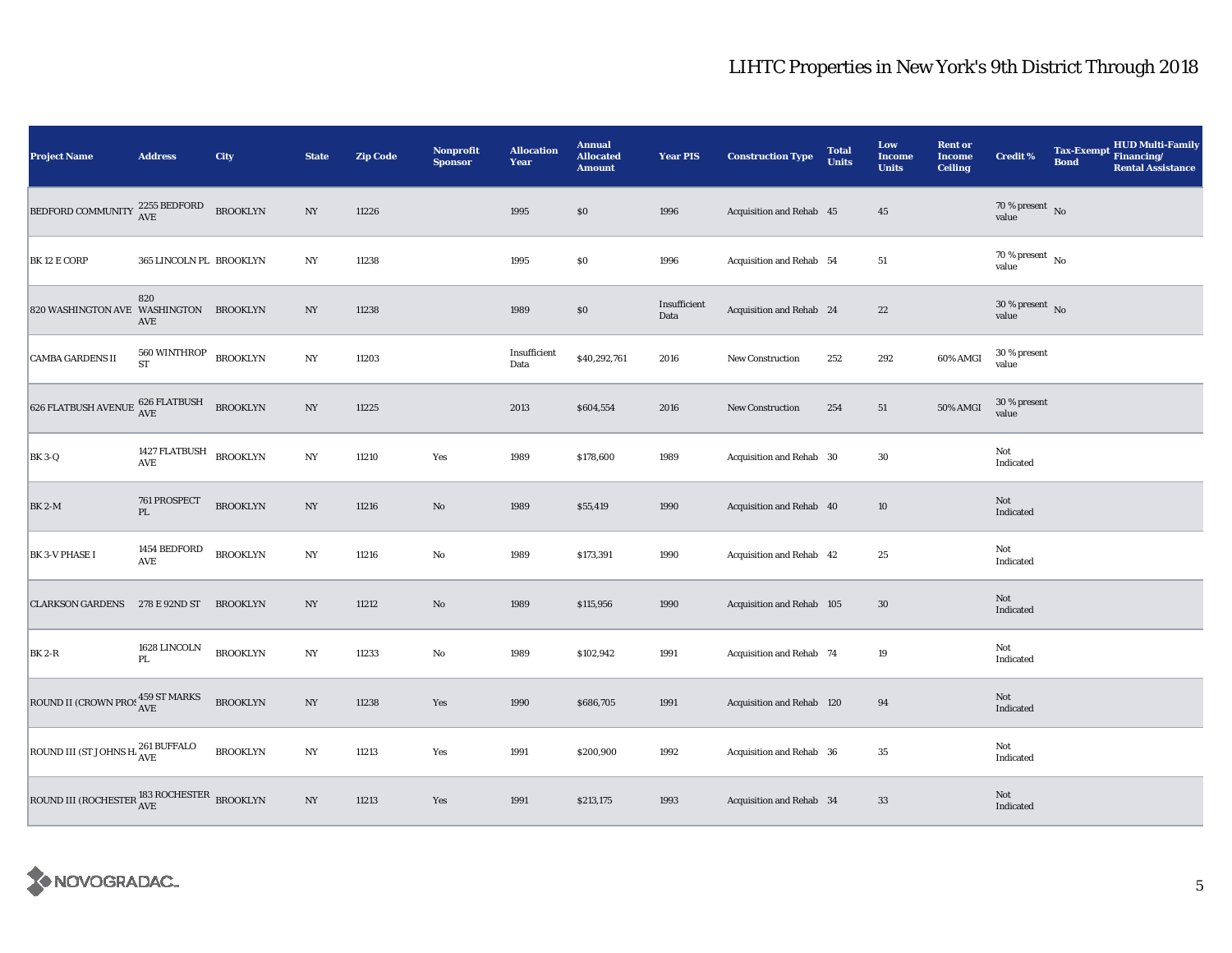| <b>Project Name</b>                                                  | <b>Address</b>             | City            | <b>State</b>     | <b>Zip Code</b> | Nonprofit<br><b>Sponsor</b> | <b>Allocation</b><br>Year | <b>Annual</b><br><b>Allocated</b><br><b>Amount</b> | <b>Year PIS</b> | <b>Construction Type</b>  | <b>Total</b><br><b>Units</b> | Low<br><b>Income</b><br><b>Units</b> | <b>Rent or</b><br><b>Income</b><br><b>Ceiling</b> | <b>Credit %</b>                      | <b>Tax-Exempt</b><br><b>Bond</b> | HUD Multi-Family<br>Financing/<br><b>Rental Assistance</b> |
|----------------------------------------------------------------------|----------------------------|-----------------|------------------|-----------------|-----------------------------|---------------------------|----------------------------------------------------|-----------------|---------------------------|------------------------------|--------------------------------------|---------------------------------------------------|--------------------------------------|----------------------------------|------------------------------------------------------------|
| ROUND III (ELEUTERIO 120 FIRST ST                                    |                            | <b>BROOKLYN</b> | NY               |                 | Yes                         | 1991                      | \$277,956                                          | 1993            | Acquisition and Rehab 47  |                              | 46                                   |                                                   | Not<br>Indicated                     |                                  |                                                            |
| ROUND IV (ST JOHNS H <sub><math>_{\rm PL}</math></sub> 1303 ST JOHNS |                            | <b>BROOKLYN</b> | NY               | 11213           | Yes                         | 1992                      | \$352,580                                          | 1993            | Acquisition and Rehab 48  |                              | 47                                   |                                                   | Not<br>Indicated                     |                                  |                                                            |
| ROUND IV (EAST LINCOI 1484 EASTERN                                   |                            | <b>BROOKLYN</b> | $_{\mathrm{NY}}$ | 11233           | Yes                         | 1992                      | \$227,743                                          | 1994            | Acquisition and Rehab 60  |                              | ${\bf 58}$                           |                                                   | Not<br>Indicated                     |                                  |                                                            |
| ROUND V (FRANKLIN E : $_{\rm AVE}^{782}$ FRANKLIN                    |                            | <b>BROOKLYN</b> | NY               | 11238           | Yes                         | 1992                      | \$201,181                                          | 1994            | Acquisition and Rehab 36  |                              | $35\,$                               |                                                   | Not<br>Indicated                     |                                  |                                                            |
| ROUND V (UNION SUTTI 2031 UNION ST BROOKLYN                          |                            |                 | $_{\mathrm{NY}}$ | 11212           | Yes                         | 1993                      | \$217,729                                          | 1994            | Acquisition and Rehab 36  |                              | 35                                   |                                                   | Not<br>Indicated                     |                                  |                                                            |
| KINGS COUNTY SNR RES $_{\rm AVENUE}^{600\,\rm ALBANY}$               |                            | <b>BROOKLYN</b> | $_{\mathrm{NY}}$ | 11203           | Yes                         | 2005                      | \$1,176,430                                        | 2006            | Acquisition and Rehab 173 |                              | 172                                  | 60% AMGI                                          | $30\,\%$ present $\,$ Yes value      |                                  | $\mathbf{No}$                                              |
| HPD/PLP/HOME PROGR 1452 BEDFORD                                      |                            | <b>BROOKLYN</b> | $_{\mathrm{NY}}$ | 11216           |                             | 1995                      | \$0                                                | 1996            | Acquisition and Rehab 8   |                              | 8                                    |                                                   | 70 % present $\hbox{~No}$<br>value   |                                  |                                                            |
| MARTENSE STREET APT 293 MARTENSE                                     |                            | <b>BROOKLYN</b> | $_{\mathrm{NY}}$ | 11226           |                             | 1996                      | $\$0$                                              | 1996            | Acquisition and Rehab 26  |                              | 26                                   |                                                   | $70\,\%$ present $\,$ No value       |                                  |                                                            |
| <b>WOODRUFF PROJECT</b>                                              | 165 WOODRUFF<br>AVE        | <b>BROOKLYN</b> | $_{\mathrm{NY}}$ | 11226           |                             | 1994                      | $\$0$                                              | 1996            | Acquisition and Rehab 27  |                              | $\sqrt{27}$                          |                                                   | $70$ % present $\,$ No $\,$<br>value |                                  |                                                            |
| BALFOUR COURT APTS <sup>1470</sup> STERLING BROOKLYN                 |                            |                 | NY               | 11213           |                             | 1995                      | \$0                                                | 1997            | Acquisition and Rehab 94  |                              | 93                                   |                                                   | 70 % present $\hbox{~No}$<br>value   |                                  |                                                            |
| <b>BKLE VACANT BLD</b>                                               | 903 SARATOGA<br><b>AVE</b> | <b>BROOKLYN</b> | NY               | 11212           |                             | 1995                      | \$0                                                | 1997            | Acquisition and Rehab 61  |                              | 36                                   |                                                   | 70 % present $\hbox{~No}$<br>value   |                                  |                                                            |
| ROUND VI (LDC OF CRO' 1050 BERGEN ST BROOKLYN                        |                            |                 | $_{\mathrm{NY}}$ | 11216           | $\rm\thinspace No$          | 1994                      | \$189,114                                          | 1995            | Acquisition and Rehab 30  |                              | 29                                   |                                                   | Not<br>Indicated                     | $\mathbf{No}$                    |                                                            |
| <b>ROUND VI (MHANY)</b>                                              | 796 CLASSON<br>AVE         | <b>BROOKLYN</b> | $_{\mathrm{NY}}$ | 11238           | $\rm No$                    | 1994                      | \$301,716                                          | 1995            | Acquisition and Rehab 37  |                              | 36                                   |                                                   | Not<br>Indicated                     | No                               |                                                            |

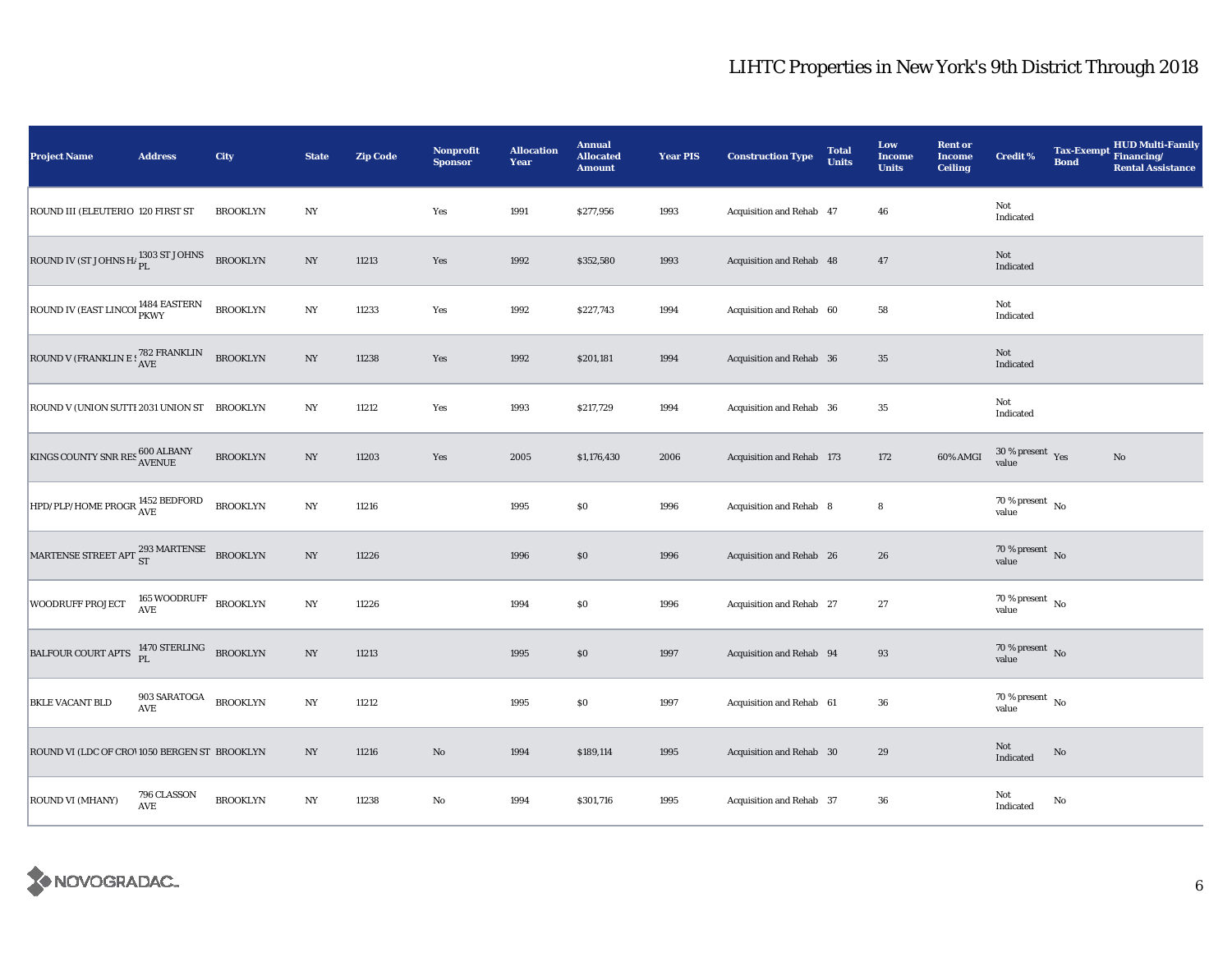| <b>Project Name</b>                                 | <b>Address</b>                | City            | <b>State</b>     | <b>Zip Code</b> | Nonprofit<br><b>Sponsor</b> | <b>Allocation</b><br>Year | <b>Annual</b><br><b>Allocated</b><br><b>Amount</b> | <b>Year PIS</b> | <b>Construction Type</b>        | <b>Total</b><br><b>Units</b> | Low<br><b>Income</b><br><b>Units</b> | <b>Rent or</b><br><b>Income</b><br><b>Ceiling</b> | <b>Credit %</b>                            | <b>HUD Multi-Family</b><br><b>Tax-Exempt</b><br>Financing/<br><b>Bond</b><br><b>Rental Assistance</b> |
|-----------------------------------------------------|-------------------------------|-----------------|------------------|-----------------|-----------------------------|---------------------------|----------------------------------------------------|-----------------|---------------------------------|------------------------------|--------------------------------------|---------------------------------------------------|--------------------------------------------|-------------------------------------------------------------------------------------------------------|
| PHASE IIC1 & IIC2                                   | 451 PROSPECT<br>$\mathbf{PL}$ | <b>BROOKLYN</b> | $_{\mathrm{NY}}$ | 11238           | Yes                         | 1995                      | \$614,760                                          | 1996            | <b>Acquisition and Rehab 77</b> |                              | 53                                   |                                                   | Not<br>Indicated                           |                                                                                                       |
| CLASSON AVE CLUSTER 483 ST MARKS                    |                               | <b>BROOKLYN</b> | $_{\mathrm{NY}}$ | 11238           | Yes                         | 1997                      | \$39,377                                           | 1997            | Acquisition and Rehab 8         |                              | $\bf 6$                              |                                                   | Not<br>Indicated                           | $\mathbf{No}$                                                                                         |
| CLASSON AVE CLUSTER 489 ST MARKS                    |                               | <b>BROOKLYN</b> | NY               | 11238           | Yes                         | 1997                      | \$31,834                                           | 1997            | Acquisition and Rehab 8         |                              | $5\phantom{.0}$                      |                                                   | $\operatorname{\mathsf{Not}}$<br>Indicated | $\rm No$                                                                                              |
| CLASSON AVE CLUSTER 515 ST MARKS                    |                               | <b>BROOKLYN</b> | NY               | 11238           | Yes                         | 1997                      | \$43,313                                           | 1997            | Acquisition and Rehab 8         |                              | $5\phantom{.0}$                      |                                                   | Not<br>Indicated                           | No                                                                                                    |
| <b>CLASSON AVE CLUSTER</b>                          | 634 CLASSON<br>AVE            | <b>BROOKLYN</b> | $_{\mathrm{NY}}$ | 11238           | Yes                         | 1997                      | \$32,492                                           | 1997            | Acquisition and Rehab 6         |                              | $\overline{4}$                       |                                                   | Not<br>Indicated                           | No                                                                                                    |
| CLASSON AVE CLUSTER 808 BERGEN ST BROOKLYN          |                               |                 | NY               | 11238           | Yes                         | 1997                      | \$27,602                                           | 1997            | Acquisition and Rehab 7         |                              | $\overline{4}$                       |                                                   | Not<br>Indicated                           | $\mathbf{No}$                                                                                         |
| CLASSON AVE CLUSTER 818 BERGEN ST BROOKLYN          |                               |                 | $_{\mathrm{NY}}$ | 11238           | Yes                         | 1997                      | \$47,717                                           | 1997            | Acquisition and Rehab 8         |                              | $\bf 6$                              |                                                   | Not<br>Indicated                           | $\mathbf{No}$                                                                                         |
| ROUND VII (BEC NEW CO $_{\rm AVE}^{634}$ FRANKLIN   |                               | <b>BROOKLYN</b> | $_{\mathrm{NY}}$ | 11238           | No                          | 1995                      | \$724,098                                          | 1997            | Acquisition and Rehab 71        |                              | 70                                   |                                                   | Not<br>Indicated                           | No                                                                                                    |
| ROUND VII (LDC OF CRC $^{333}_{\rm PL}$ PROSPECT    |                               | <b>BROOKLYN</b> | $_{\mathrm{NY}}$ | 11238           | $\rm No$                    | 1995                      | \$277,801                                          | 1997            | Acquisition and Rehab 34        |                              | $33\,$                               |                                                   | $\operatorname{\bf Not}$<br>Indicated      | $\mathbf{No}$                                                                                         |
| CLASSON AVE CLUSTER 643 FRANKLIN                    |                               | <b>BROOKLYN</b> | $_{\mathrm{NY}}$ | 11238           | $\rm No$                    | 1997                      | \$16,117                                           | 1998            | Acquisition and Rehab 8         |                              | $\boldsymbol{6}$                     |                                                   | 70 % present $\hbox{~No}$<br>value         |                                                                                                       |
| CLASSON AVE CLUSTER 649 CLASSON                     |                               | <b>BROOKLYN</b> | NY               | 11238           | $\rm No$                    | 1997                      | \$60,078                                           | 1998            | <b>Acquisition and Rehab 15</b> |                              | 11                                   |                                                   | 70 % present $\hbox{~No}$<br>value         |                                                                                                       |
| CLASSON AVE CLUSTER 663 CLASSON                     |                               | <b>BROOKLYN</b> | $_{\mathrm{NY}}$ | 11238           | $\rm No$                    | 1997                      | \$29,057                                           | 1998            | Acquisition and Rehab 6         |                              | $\overline{4}$                       |                                                   | 70 % present $\hbox{~No}$<br>value         |                                                                                                       |
| CLASSON AVE CLUSTER $^{667\,\rm CLASSON}_{\rm AVE}$ |                               | <b>BROOKLYN</b> | $_{\mathrm{NY}}$ | 11238           | $\rm No$                    | 1997                      | \$30,125                                           | 1998            | <b>Acquisition and Rehab 7</b>  |                              | $\overline{4}$                       |                                                   | 70 % present $\bar{N}$ o<br>value          |                                                                                                       |

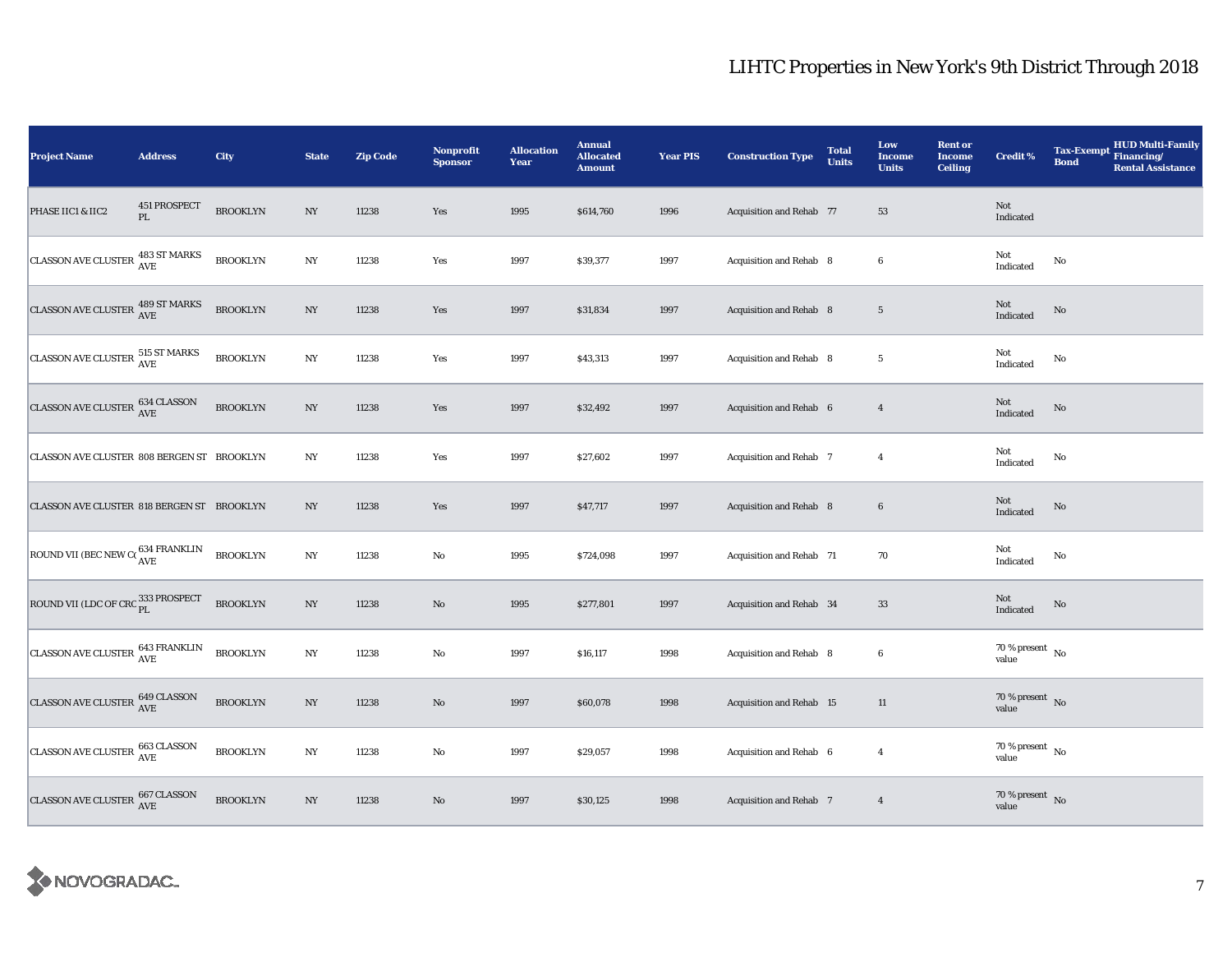| <b>Project Name</b>                                                         | <b>Address</b>             | City            | <b>State</b>     | <b>Zip Code</b> | Nonprofit<br><b>Sponsor</b> | <b>Allocation</b><br>Year | <b>Annual</b><br><b>Allocated</b><br><b>Amount</b> | <b>Year PIS</b> | <b>Construction Type</b>       | <b>Total</b><br><b>Units</b> | Low<br><b>Income</b><br><b>Units</b> | <b>Rent or</b><br><b>Income</b><br><b>Ceiling</b> | <b>Credit %</b>                      | <b>Tax-Exempt</b><br><b>Bond</b> | <b>HUD Multi-Family</b><br>Financing/<br><b>Rental Assistance</b> |
|-----------------------------------------------------------------------------|----------------------------|-----------------|------------------|-----------------|-----------------------------|---------------------------|----------------------------------------------------|-----------------|--------------------------------|------------------------------|--------------------------------------|---------------------------------------------------|--------------------------------------|----------------------------------|-------------------------------------------------------------------|
| CLASSON AVE CLUSTER 872 BERGEN ST BROOKLYN                                  |                            |                 | $_{\mathrm{NY}}$ | 11238           | $\rm No$                    | 1997                      | \$6,701                                            | 1998            | <b>Acquisition and Rehab 8</b> |                              | $\tau$                               |                                                   | 70 % present $\hbox{~No}$<br>value   |                                  |                                                                   |
| DOROTHY DUBLIN HOU 92 TAPSCOTT ST BROOKLYN                                  |                            |                 | NY               | 11212           | Yes                         | 1997                      | \$570,481                                          | 1998            | Acquisition and Rehab 81       |                              | 63                                   |                                                   | 70 % present $\,$ No $\,$<br>value   |                                  |                                                                   |
| FRANKLIN AVE CLUSTEI <sup>1405</sup> ST JOHNS                               |                            | <b>BROOKLYN</b> | NY               | 11213           | $\rm No$                    | 1997                      | \$136,930                                          | 1998            | Acquisition and Rehab 20       |                              | 19                                   |                                                   | 70 % present $\hbox{~No}$<br>value   |                                  |                                                                   |
| FRANKLIN AVE CLUSTEI PL                                                     |                            | <b>BROOKLYN</b> | NY               | 11238           | $\rm No$                    | 1997                      | \$81,377                                           | 1998            | Acquisition and Rehab 20       |                              | 11                                   |                                                   | 70 % present $\hbox{~No}$<br>value   |                                  |                                                                   |
| $\boxed{\text{FRANKLIN AVE CLUSTEI}\frac{582\;\text{STERLING}}{\text{PL}}}$ |                            | <b>BROOKLYN</b> | $_{\mathrm{NY}}$ | 11238           | $\rm No$                    | 1997                      | \$47,090                                           | 1998            | Acquisition and Rehab 4        |                              | $\overline{4}$                       |                                                   | 70 % present $\hbox{~No}$<br>value   |                                  |                                                                   |
| FRANKLIN AVE CLUSTEI 611 ST JOHNS PL BROOKLYN                               |                            |                 | $_{\mathrm{NY}}$ | 11238           | No                          | 1997                      | \$30,690                                           | 1998            | Acquisition and Rehab 8        |                              | $\bf8$                               |                                                   | 70 % present $\hbox{~No}$<br>value   |                                  |                                                                   |
| FRANKLIN AVE CLUSTEI 693 FRANKLIN                                           |                            | <b>BROOKLYN</b> | $_{\mathrm{NY}}$ | 11238           | $\rm No$                    | 1997                      | \$26,479                                           | 1998            | Acquisition and Rehab 8        |                              | $\overline{4}$                       |                                                   | 70 % present $\hbox{~No}$<br>value   |                                  |                                                                   |
| FRANKLIN AVE CLUSTEI $^{697\, \rm FRANKLIN}_{\rm AVE}$                      |                            | <b>BROOKLYN</b> | $_{\mathrm{NY}}$ | 11238           | $\rm No$                    | 1997                      | \$32,269                                           | 1998            | <b>Acquisition and Rehab 8</b> |                              | $5\phantom{.0}$                      |                                                   | $70\,\%$ present $\,$ No value       |                                  |                                                                   |
| FRANKLIN AVE CLUSTEI 992 BERGEN ST BROOKLYN                                 |                            |                 | NY               | 11216           | No                          | 1997                      | \$26,107                                           | 1998            | Acquisition and Rehab 4        |                              | $\overline{4}$                       |                                                   | $70$ % present $\,$ No $\,$<br>value |                                  |                                                                   |
| MARY R WILSON-BILAL 116 TAPSCOTT                                            |                            | <b>BROOKLYN</b> | NY               | 11212           | Yes                         | 1997                      | \$360,231                                          | 1998            | Acquisition and Rehab 93       |                              | 75                                   |                                                   | 70 % present $\hbox{~No}$<br>value   |                                  |                                                                   |
| P BERGEN KINGSTON                                                           | 1439 BEDFORD<br><b>AVE</b> | <b>BROOKLYN</b> | NY               | 11216           | $\rm No$                    | 1996                      | \$357,917                                          | 1998            | Acquisition and Rehab 77       |                              | 65                                   |                                                   | Not<br>Indicated                     | No                               |                                                                   |
| <b>SOUTH BROOKLYN</b>                                                       | 429 E 13TH ST              | <b>BROOKLYN</b> | $_{\mathrm{NY}}$ | 11218           | $\rm\thinspace No$          | 1996                      | \$208,999                                          | 1998            | Acquisition and Rehab 38       |                              | 33                                   |                                                   | Not<br>Indicated                     | $\mathbf{No}$                    |                                                                   |
| <b>DONA ROSITA II</b>                                                       | <b>744 ROCKAWAY</b><br>AVE | <b>BROOKLYN</b> | $_{\mathrm{NY}}$ | 11212           | Yes                         | 2009                      | \$181,154                                          | 2007            | New Construction               | 60                           | 60                                   | 50% AMGI                                          | 70 % present $\hbox{~No}$<br>value   |                                  |                                                                   |

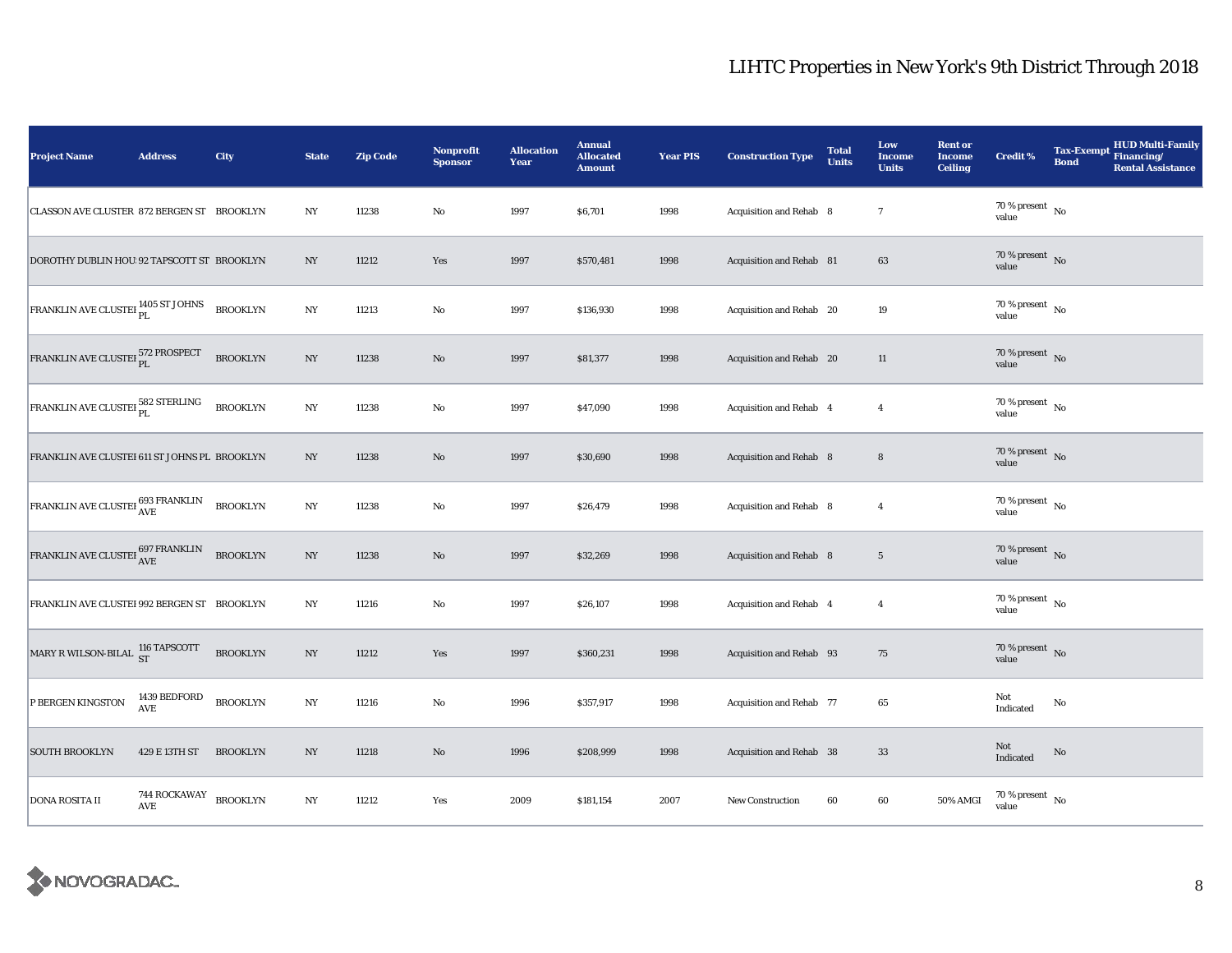| <b>Project Name</b>                                   | <b>Address</b> | City            | <b>State</b>     | <b>Zip Code</b> | Nonprofit<br><b>Sponsor</b> | <b>Allocation</b><br>Year | <b>Annual</b><br><b>Allocated</b><br><b>Amount</b> | <b>Year PIS</b> | <b>Construction Type</b>       | <b>Total</b><br><b>Units</b> | Low<br><b>Income</b><br><b>Units</b> | <b>Rent or</b><br><b>Income</b><br><b>Ceiling</b> | <b>Credit %</b>                        | <b>Bond</b> | <b>HUD Multi-Family</b><br>Tax-Exempt Financing/<br><b>Rental Assistance</b> |
|-------------------------------------------------------|----------------|-----------------|------------------|-----------------|-----------------------------|---------------------------|----------------------------------------------------|-----------------|--------------------------------|------------------------------|--------------------------------------|---------------------------------------------------|----------------------------------------|-------------|------------------------------------------------------------------------------|
| DAVID CHAVIS APARTMI <sup>230</sup> KINGSTON AVENUE   |                | <b>BROOKLYN</b> | $_{\mathrm{NY}}$ | 11213           | $\rm No$                    | 2005                      | \$972,982                                          | 2007            | Acquisition and Rehab 153      |                              | 152                                  | 60% AMGI                                          | $30\,\%$ present $\,$ Yes value        |             | No                                                                           |
| MSGR. EDWARD T. BURF 720 EAST 8TH                     |                | <b>BROOKLYN</b> | $_{\mathrm{NY}}$ | 11230           | Yes                         | 2005                      | \$188,791                                          | 2007            | Acquisition and Rehab 51       |                              | 50                                   | 60% AMGI                                          | $30$ % present $\,$ $\rm Yes$<br>value |             | No                                                                           |
| PACIFIC VILLAGE PHASE 124 KINGSTON                    |                | <b>BROOKLYN</b> | NY               | 11213           | No                          | 2008                      | \$151,564                                          | 2007            | Acquisition and Rehab 12       |                              | 10                                   | 60% AMGI                                          | $70\,\%$ present $\,$ No value         |             |                                                                              |
| PACIFIC VILLAGE PHASE 815 PARK PL                     |                | <b>BROOKLYN</b> | N <sub>Y</sub>   | 11216           | $\rm No$                    | 2008                      | \$92,367                                           | 2007            | Acquisition and Rehab 8        |                              | $\boldsymbol{6}$                     | 60% AMGI                                          | $70\,\%$ present $\,$ No value         |             |                                                                              |
| PACIFIC VILLAGE PHASE 1071 BERGEN ST BROOKLYN         |                |                 | NY               | 11216           | No                          | 2008                      | \$39,138                                           | 2007            | <b>Acquisition and Rehab</b> 3 |                              | $\boldsymbol{2}$                     | 60% AMGI                                          | $70\,\%$ present $${\rm No}$$ value    |             |                                                                              |
| PACIFIC VILLAGE PHASE 441 HERZL ST                    |                | <b>BROOKLYN</b> | NY               | 11212           | No                          | 2008                      | \$41,328                                           | 2007            | Acquisition and Rehab 4        |                              | $\mathbf{3}$                         | 60% AMGI                                          | 70 % present $\hbox{~No}$<br>value     |             |                                                                              |
| PACIFIC VILLAGE PHASE 1025 BERGEN ST BROOKLYN         |                |                 | $_{\mathrm{NY}}$ | 11216           | $\rm No$                    | 2008                      | \$53,084                                           | 2007            | Acquisition and Rehab 6        |                              | $\overline{4}$                       | 60% AMGI                                          | $70\,\%$ present $\,$ No value         |             |                                                                              |
| WATKINS AVENUE CLUS 2245 STRAUSS                      |                | <b>BROOKLYN</b> | NY               | 11212           | No                          | 2008                      | \$54,291                                           | 2007            | Acquisition and Rehab 4        |                              | $\boldsymbol{3}$                     | 60% AMGI                                          | 70 % present $\,$ No $\,$<br>value     |             |                                                                              |
| <b>WATKINS AVENUE CLUS 865 THOMAS S</b><br>BOYLAND ST |                | <b>BROOKLYN</b> | $_{\mathrm{NY}}$ | 11212           | $\rm No$                    | 2008                      | \$65,151                                           | 2007            | Acquisition and Rehab 6        |                              | $5\,$                                | 60% AMGI                                          | $70\,\%$ present $\,$ No value         |             |                                                                              |
| <b>WATKINS AVENUE CLUS 769 THOMAS S</b>               |                | <b>BROOKLYN</b> | $_{\mathrm{NY}}$ | 11212           | $\rm No$                    | 2008                      | \$51,657                                           | 2007            | Acquisition and Rehab 6        |                              | $\overline{4}$                       | 60% AMGI                                          | $70$ % present $\,$ No $\,$<br>value   |             |                                                                              |
| WATKINS AVENUE CLUS 397 LEGION ST BROOKLYN            |                |                 | $_{\mathrm{NY}}$ | 11212           | No                          | 2008                      | \$39,903                                           | 2007            | Acquisition and Rehab 4        |                              | $\mathbf{3}$                         | 60% AMGI                                          | $70\,\%$ present $\,$ No value         |             |                                                                              |
| WATKINS AVENUE CLUS 2187 STRAUSS                      |                | <b>BROOKLYN</b> | $_{\mathrm{NY}}$ | 11212           | $\rm No$                    | 2008                      | \$58,333                                           | 2007            | Acquisition and Rehab 6        |                              | $\overline{5}$                       | 60% AMGI                                          | 70 % present $\hbox{~No}$<br>value     |             |                                                                              |
| WATKINS AVENUE CLUS 816 SARATOGA                      |                | <b>BROOKLYN</b> | $_{\rm NY}$      | 11212           | No                          | 2008                      | \$53,394                                           | 2007            | <b>Acquisition and Rehab 3</b> |                              | $\mathbf{3}$                         | 60% AMGI                                          | $70\,\%$ present $${\rm No}$$ value    |             |                                                                              |

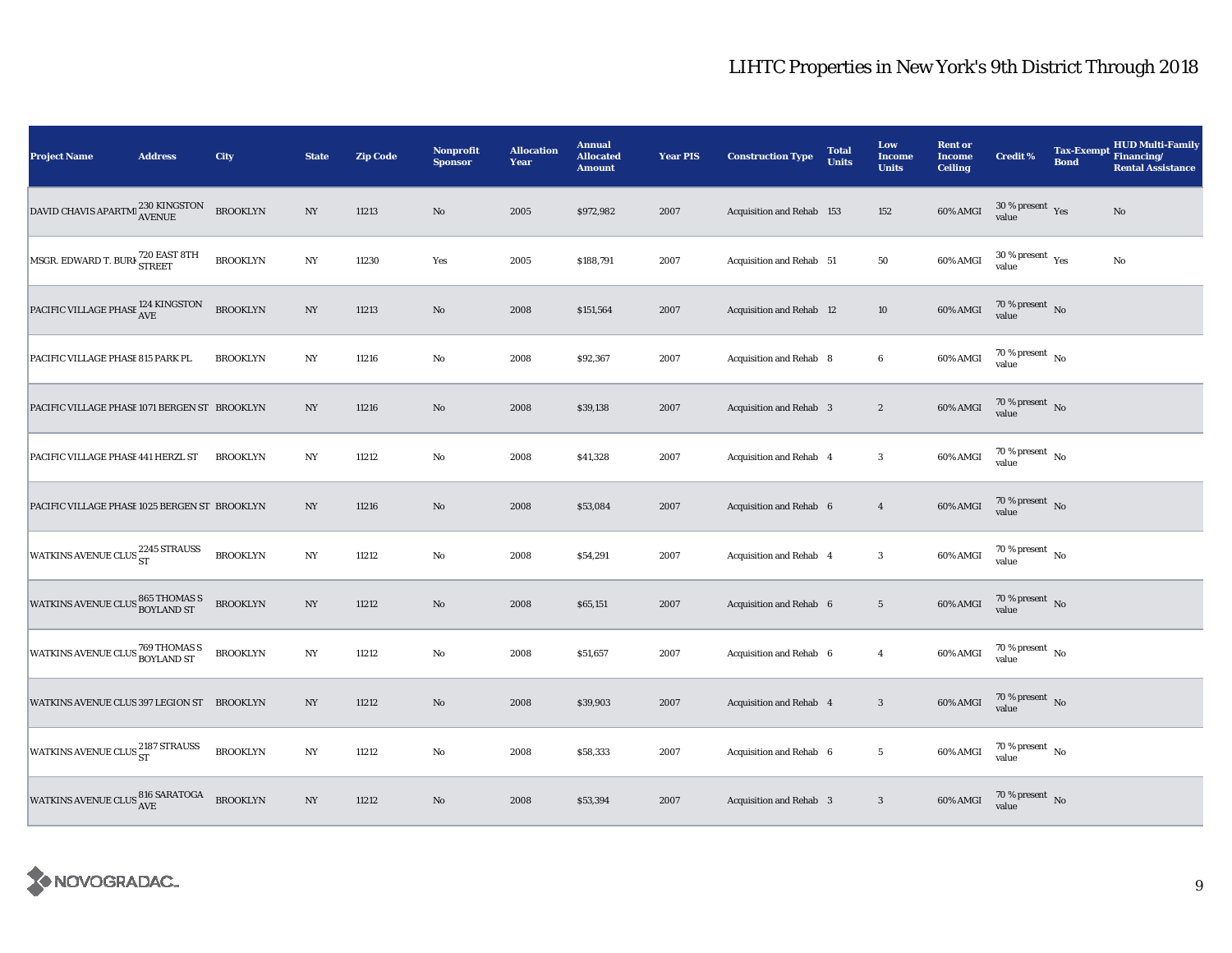| <b>Project Name</b>                                                                           | <b>Address</b>                          | City            | <b>State</b>     | <b>Zip Code</b> | Nonprofit<br><b>Sponsor</b> | <b>Allocation</b><br>Year | <b>Annual</b><br><b>Allocated</b><br><b>Amount</b> | <b>Year PIS</b> | <b>Construction Type</b>  | <b>Total</b><br><b>Units</b> | Low<br><b>Income</b><br><b>Units</b> | <b>Rent or</b><br><b>Income</b><br><b>Ceiling</b> | <b>Credit %</b>                              | <b>Tax-Exempt</b><br><b>Bond</b> | <b>HUD Multi-Family</b><br>Financing/<br><b>Rental Assistance</b> |
|-----------------------------------------------------------------------------------------------|-----------------------------------------|-----------------|------------------|-----------------|-----------------------------|---------------------------|----------------------------------------------------|-----------------|---------------------------|------------------------------|--------------------------------------|---------------------------------------------------|----------------------------------------------|----------------------------------|-------------------------------------------------------------------|
| WATKINS AVENUE CLUS 518 CHESTER ST BROOKLYN                                                   |                                         |                 | $_{\mathrm{NY}}$ | 11212           | $\rm No$                    | 2008                      | \$41,886                                           | 2007            | Acquisition and Rehab 4   |                              | $\boldsymbol{3}$                     | 60% AMGI                                          | 70 % present $\hbox{~No}$<br>value           |                                  |                                                                   |
| WATKINS AVENUE CLUS <sup>140</sup> NEWPORT                                                    |                                         | <b>BROOKLYN</b> | $_{\mathrm{NY}}$ | 11212           | $\rm No$                    | 2008                      | \$51,166                                           | 2007            | Acquisition and Rehab 6   |                              | $\overline{4}$                       | 60% AMGI                                          | $70\,\%$ present $\,$ No value               |                                  |                                                                   |
| WATKINS AVENUE CLUS <sup>167</sup> NEWPORT                                                    |                                         | <b>BROOKLYN</b> | $_{\mathrm{NY}}$ | 11212           | $\rm No$                    | 2008                      | \$104,263                                          | 2007            | Acquisition and Rehab 12  |                              | 9                                    | 60% AMGI                                          | $70\,\%$ present $\,$ No value               |                                  |                                                                   |
| <b>BISHOP BOARDMAN SEN 1615 8TH</b>                                                           |                                         | <b>BROOKLYN</b> | NY               | 11215           | Yes                         | 2005                      | \$452,893                                          | 2007            | Acquisition and Rehab 201 |                              | 200                                  | 60% AMGI                                          | $30\,\%$ present $\,$ Yes value              |                                  | $\mathbf{No}$                                                     |
| ST. BRENDAN SENIOR AL1215 AVENUE O                                                            |                                         | <b>BROOKLYN</b> | NY               | 11230           | Yes                         | 2005                      | \$335,010                                          | 2007            | Acquisition and Rehab 121 |                              | 120                                  | 60% AMGI                                          | $30$ % present $\rm\thinspace\,Yes$<br>value |                                  | No                                                                |
| 935 EASTERN PARKWAY 935 EASTERN                                                               |                                         | <b>BROOKLYN</b> | NY               | 11213           |                             | 1998                      | \$0                                                | 2000            | New Construction          | 17                           | 17                                   |                                                   | 70 % present $\hbox{~No}$<br>value           |                                  |                                                                   |
| <b>RICO'S PLACE</b>                                                                           | 804 CLASSON<br>AVE                      | <b>BROOKLYN</b> | NY               | 11238           |                             | 1999                      | \$0                                                | 2000            | Acquisition and Rehab 14  |                              | 14                                   |                                                   | $30$ % present $\,$ No $\,$<br>value         |                                  |                                                                   |
| <b>KNOX PLACE</b>                                                                             | 577 GRAND AVE BROOKLYN                  |                 | $_{\mathrm{NY}}$ | 11238           |                             | 2000                      | $\$0$                                              | 2001            | Acquisition and Rehab 51  |                              | 51                                   |                                                   | 70 % present $\,$ No $\,$<br>value           |                                  |                                                                   |
| <b>KHIDMAH ARMS</b>                                                                           | 1515 ST JOHNS<br>$\mathbf{P}\mathbf{L}$ | <b>BROOKLYN</b> | $_{\mathrm{NY}}$ | 11213           |                             | 2001                      | \$0                                                | 2002            | Acquisition and Rehab 24  |                              | 24                                   |                                                   | 70 % present $\hbox{~No}$<br>value           |                                  |                                                                   |
| FRANKLIN AVENUE CLU $^{552}_{\hbox{AVE}}$ ST MARKS                                            |                                         | <b>BROOKLYN</b> | NY               | 11238           | $\rm No$                    | 1997                      | \$48,450                                           | 1999            | Acquisition and Rehab 9   |                              | $6\phantom{.}6$                      |                                                   | Not<br>Indicated                             | $\rm No$                         |                                                                   |
| FRANKLIN AVENUE CLU 695 FRANKLIN                                                              |                                         | <b>BROOKLYN</b> | NY               | 11238           | No                          | 1997                      | \$32,253                                           | 1999            | Acquisition and Rehab 8   |                              | $5\phantom{.0}$                      |                                                   | Not<br>Indicated                             | No                               |                                                                   |
| $\fbox{FRANKLIN} \,\, {\rm AVENUE} \,\, {\rm CLU} \, \frac{786}{\rm AVE} \,\, {\rm FRANKLIN}$ |                                         | <b>BROOKLYN</b> | $_{\mathrm{NY}}$ | 11238           | $\rm No$                    | 1997                      | \$54,721                                           | 1999            | Acquisition and Rehab 8   |                              | $\overline{7}$                       |                                                   | Not<br>Indicated                             | $\rm No$                         |                                                                   |
| $\bigg $ MT CARMEL MONASTER $^{1493}_{\rm{AVE}}$ BEDFORD                                      |                                         | <b>BROOKLYN</b> | $_{\mathrm{NY}}$ | 11216           |                             | 2001                      | $\$0$                                              | 2003            | Acquisition and Rehab 31  |                              | 31                                   |                                                   | $70$ % present $\,$ No $\,$<br>value         |                                  |                                                                   |

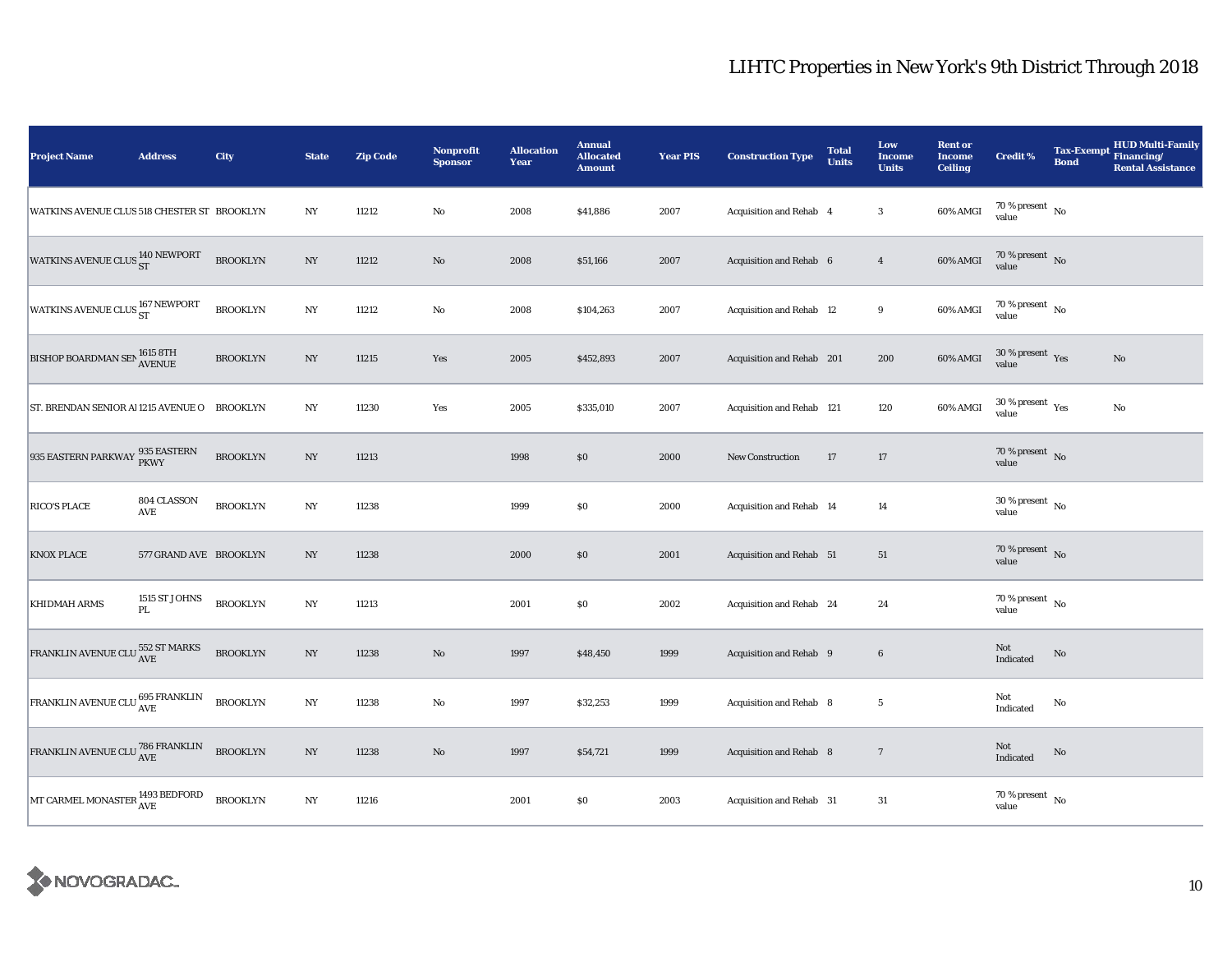| <b>Project Name</b>                                 | <b>Address</b>                                                                          | City            | <b>State</b>     | <b>Zip Code</b> | <b>Nonprofit</b><br><b>Sponsor</b> | <b>Allocation</b><br>Year | <b>Annual</b><br><b>Allocated</b><br><b>Amount</b> | <b>Year PIS</b> | <b>Construction Type</b>  | <b>Total</b><br><b>Units</b> | Low<br><b>Income</b><br><b>Units</b> | <b>Rent or</b><br><b>Income</b><br><b>Ceiling</b> | <b>Credit %</b>                        | <b>Tax-Exempt</b><br><b>Bond</b> | <b>HUD Multi-Family</b><br>Financing/<br><b>Rental Assistance</b> |
|-----------------------------------------------------|-----------------------------------------------------------------------------------------|-----------------|------------------|-----------------|------------------------------------|---------------------------|----------------------------------------------------|-----------------|---------------------------|------------------------------|--------------------------------------|---------------------------------------------------|----------------------------------------|----------------------------------|-------------------------------------------------------------------|
| <b>RIVERROCK APTS</b>                               | 782 ROCKAWAY<br>AVE                                                                     | <b>BROOKLYN</b> | $_{\mathrm{NY}}$ | 11212           | Yes                                | 2008                      | \$587,472                                          | 2008            | <b>New Construction</b>   | 54                           | 53                                   | 60% AMGI                                          | $70$ % present $\,$ $\rm Yes$<br>value |                                  |                                                                   |
| UTICA PLACE RESIDENT                                | , 1339 LINCOLN<br>PLACE                                                                 | <b>BROOKLYN</b> | NY               | 11213           | No                                 | 2012                      | \$990,900                                          | 2014            | <b>New Construction</b>   | 87                           | 86                                   | 60% AMGI                                          | $30$ % present $\,$ $\rm Yes$<br>value |                                  | No                                                                |
| <b>MHANY TPT 9</b>                                  | 1682-1700<br><b>STERLING</b><br><b>PLACE</b>                                            | <b>BROOKLYN</b> | NY               | 11213           | Yes                                | 2013                      | \$1,219,919                                        | 2015            | Acquisition and Rehab 54  |                              | 66                                   | 60% AMGI                                          | 70 % present<br>value                  |                                  | $\mathbf{No}$                                                     |
| OCEANHILL LLC                                       | $1/43 - 1/33$<br><b>PROSPECT</b><br>PLACE AND 1765 BROOKLYN<br>PROSPECT<br>DI ACE       |                 | NY               | 11233           | $\rm No$                           | 2014                      | \$1,775,209                                        | 2016            | <b>New Construction</b>   | 110                          | 109                                  | 60% AMGI                                          | 30 % present<br>value                  |                                  | No                                                                |
| PROSPECT PLAZA 1                                    | 1765 PROSPECT<br><b>PLACE</b>                                                           | <b>BROOKLYN</b> | NY               | 11233           | Yes                                | 2016                      | \$1,775,209                                        | 2016            | New Construction          | 110                          | 109                                  | 60% AMGI                                          | 30 % present<br>value                  |                                  | Yes                                                               |
| OCEANHILL II LLC                                    | $1/40 - 1/80$<br>PROSPECT<br>PLACE AND 396 BROOKLYN<br><b>SARATOGA</b><br><b>AVENHE</b> |                 | NY               | 11233           |                                    | 2014                      | \$2,690,074                                        | 2017            | <b>New Construction</b>   | 149                          | 148                                  | 60% AMGI                                          | 30 % present<br>value                  |                                  |                                                                   |
| 535 CARLTON AVE AT PA $_{\rm AVE}^{535\rm~CARLTON}$ |                                                                                         | <b>BROOKLYN</b> | $_{\mathrm{NY}}$ | 11238           | $\rm No$                           | 2014                      | \$1,525,293                                        | 2017            | <b>New Construction</b>   | 90                           | $90\,$                               | 60% AMGI                                          | 30 % present<br>value                  |                                  | Yes                                                               |
| AFFORDABLE AND SUPP 603 MOTHER                      |                                                                                         | <b>BROOKLYN</b> | $_{\mathrm{NY}}$ | 11212           | $\rm No$                           | 2018                      | \$2,104,371                                        | 2017            | New Construction          | 101                          | 100                                  | 60% AMGI                                          | 30 % present<br>value                  |                                  | Yes                                                               |
| <b>MHANY 2015</b>                                   | 319-321 ALBANY<br>AVENUE                                                                | <b>BROOKLYN</b> | NY               | 11213           | Yes                                | Insufficient<br>Data      | \$2,161,564                                        | 2017            | Acquisition and Rehab 255 |                              | 218                                  | 60% AMGI                                          | 30 % present<br>value                  |                                  | $\mathbf{No}$                                                     |
| PP 38 SIXTH AVENUE TC 38 SIXTH                      |                                                                                         | <b>BROOKLYN</b> | NY               | 11217           | No                                 | Insufficient<br>Data      | \$1,932,990                                        | 2017            | <b>New Construction</b>   | 303                          | 91                                   | 60% AMGI                                          | 30 % present<br>value                  |                                  | No                                                                |
| PP 535 CARLTON TC, LLC 535 CARLTON                  |                                                                                         | <b>BROOKLYN</b> | NY               | 11238           | No                                 | Insufficient<br>Data      | \$1,667,530                                        | 2017            | <b>New Construction</b>   | 298                          | 90                                   | 60% AMGI                                          | 30 % present<br>value                  |                                  | No                                                                |
| PROSPECT PLAZA 2                                    | 1740-1760<br>PROSPECT<br>PLACE                                                          | <b>BROOKLYN</b> | NY               | 11233           | Yes                                | 2017                      | \$2,690,074                                        | 2017            | <b>New Construction</b>   | 149                          | 148                                  | 60% AMGI                                          | 30 % present<br>value                  |                                  | Yes                                                               |
| <b>VAN DYKE HOUSES</b>                              | 603 MOTHER<br><b>GASTON BLVD.</b>                                                       | <b>BROOKLYN</b> | NY               | 11212           | Yes                                | 2015                      | \$2,104,371                                        | 2017            | New Construction          | 101                          | 100                                  | 60% AMGI                                          | 30 % present<br>value                  |                                  | $\mathbf{No}$                                                     |

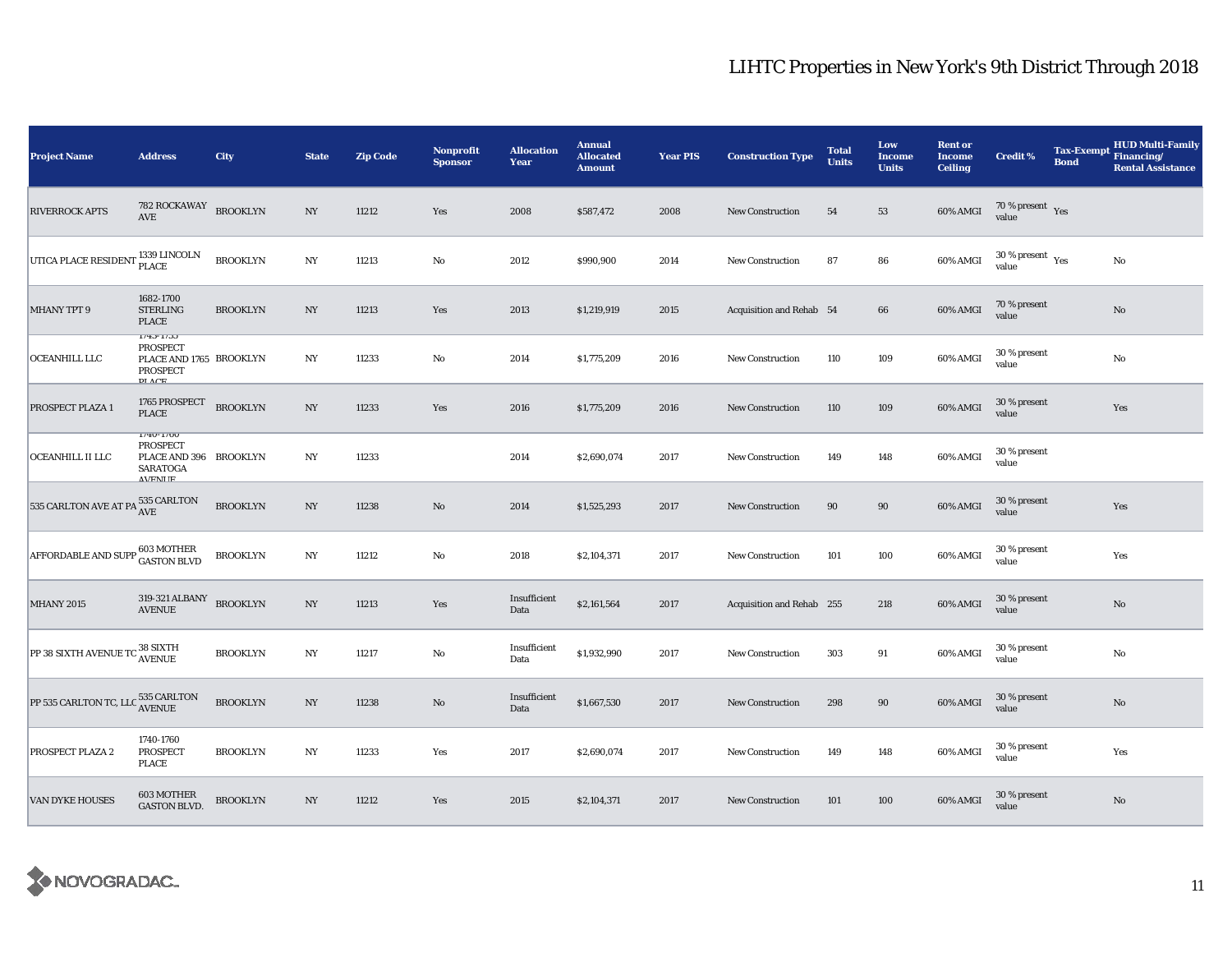| <b>Project Name</b>                                                       | <b>Address</b>         | City            | <b>State</b>     | <b>Zip Code</b> | Nonprofit<br><b>Sponsor</b> | <b>Allocation</b><br>Year | <b>Annual</b><br><b>Allocated</b><br><b>Amount</b> | <b>Year PIS</b> | <b>Construction Type</b> | <b>Total</b><br><b>Units</b> | Low<br><b>Income</b><br><b>Units</b> | <b>Rent or</b><br>Income<br><b>Ceiling</b> | <b>Credit %</b>                 | <b>Tax-Exempt</b><br><b>Bond</b> | <b>HUD Multi-Family</b><br>Financing/<br><b>Rental Assistance</b> |
|---------------------------------------------------------------------------|------------------------|-----------------|------------------|-----------------|-----------------------------|---------------------------|----------------------------------------------------|-----------------|--------------------------|------------------------------|--------------------------------------|--------------------------------------------|---------------------------------|----------------------------------|-------------------------------------------------------------------|
| 1211 SOUTHERN BOULEV 1211 SOUTHERN                                        |                        | <b>BROOKLYN</b> | NY               | 11230           | No                          | 2008                      | \$1,390,202                                        | 2008            | <b>New Construction</b>  | 123                          | 122                                  | 60% AMGI                                   | $30\,\%$ present $\,$ Yes value |                                  | No                                                                |
| <b>BEACON</b>                                                             | 54 BRISTOL ST BROOKLYN |                 | $_{\mathrm{NY}}$ | 11212           |                             | 2008                      | \$1,416,886                                        | 2009            | New Construction         | 168                          | 124                                  | 60% AMGI                                   | $30\,\%$ present $\,$ Yes value |                                  |                                                                   |
| BRISTOL HOPKINSON LI 445 HOPKINSON BROOKLYN                               |                        |                 | NY               | 11212           | Yes                         | 2008                      | \$1,425,939                                        | 2009            | <b>New Construction</b>  | 168                          | 126                                  | 60% AMGI                                   | $30\,\%$ present $\,$ Yes value |                                  | No                                                                |
| CROWN HEIGHTS APART $_{\rm PLACE}^{1055}$ ST JOHNS                        |                        | <b>BROOKLYN</b> | NY               | 11213           | Yes                         | 2006                      | \$1,864,217                                        | 2009            | <b>New Construction</b>  | 144                          | 143                                  | 60% AMGI                                   | $30\,\%$ present $\,$ Yes value |                                  | No                                                                |
| 550 WATKINS STREET LI <sup>211</sup> LOTT                                 |                        | <b>BROOKLYN</b> | $_{\mathrm{NY}}$ | 11212           | No                          | 2006                      | \$1,080,356                                        | 2010            | <b>New Construction</b>  | 104                          | 103                                  | 60% AMGI                                   | $30\,\%$ present $\,$ Yes value |                                  | No                                                                |
| <b>RIVER ROCK LLC</b>                                                     | 774 ROCKAWAY<br>AVE    | <b>BROOKLYN</b> | $_{\mathrm{NY}}$ | 11212           | $\mathbf{N}\mathbf{o}$      | 2008                      | \$579,088                                          | 2010            | <b>New Construction</b>  | 54                           | 53                                   | 60% AMGI                                   | $30\,\%$ present $\,$ Yes value |                                  | $\mathbf{N}\mathbf{o}$                                            |
| <b>97 CROOKE AVENUE</b>                                                   | 97 CROOKE AVE BROOKLYN |                 | NY               | 11226           | Yes                         | 2010                      | \$724,928                                          | 2011            | <b>New Construction</b>  | 52                           | 53                                   | 60% AMGI                                   | $70\,\%$ present $\,$ Yes value |                                  |                                                                   |
| CITYWIDE POTFOLIO - B 278 E 92ND ST                                       |                        | <b>BROOKLYN</b> | NY               | 11212           | $\mathbf{N}\mathbf{o}$      | 2012                      | \$362,767                                          | 2013            | Acquisition and Rehab 27 |                              | 27                                   | 60% AMGI                                   | $30\,\%$ present $\,$ No value  |                                  |                                                                   |
| CITYWIDE POTFOLIO - E <sup>1566</sup> EASTERN                             |                        | <b>BROOKLYN</b> | $_{\mathrm{NY}}$ | 11233           | $\mathbf{No}$               | 2012                      | \$246,682                                          | 2013            | Acquisition and Rehab 23 |                              | 23                                   | 60% AMGI                                   | $30\,\%$ present $\,$ No value  |                                  |                                                                   |
| RIVERWAY APARTMENT $\frac{230 \text{ RIVERDALE}}{\text{AVENUE}}$ BROOKLYN |                        |                 | NY               | 11212           |                             | 2011                      | \$1,430,170                                        | 2013            | New Construction         | 115                          | 114                                  | 60% AMGI                                   | $30\,\%$ present $\,$ Yes value |                                  |                                                                   |
|                                                                           |                        |                 |                  |                 |                             |                           |                                                    |                 |                          |                              |                                      |                                            |                                 |                                  |                                                                   |

153 Projects Reported \$99,215,119 7,858 6,238

Location: New York's 9th District (Congressional District, 116th)